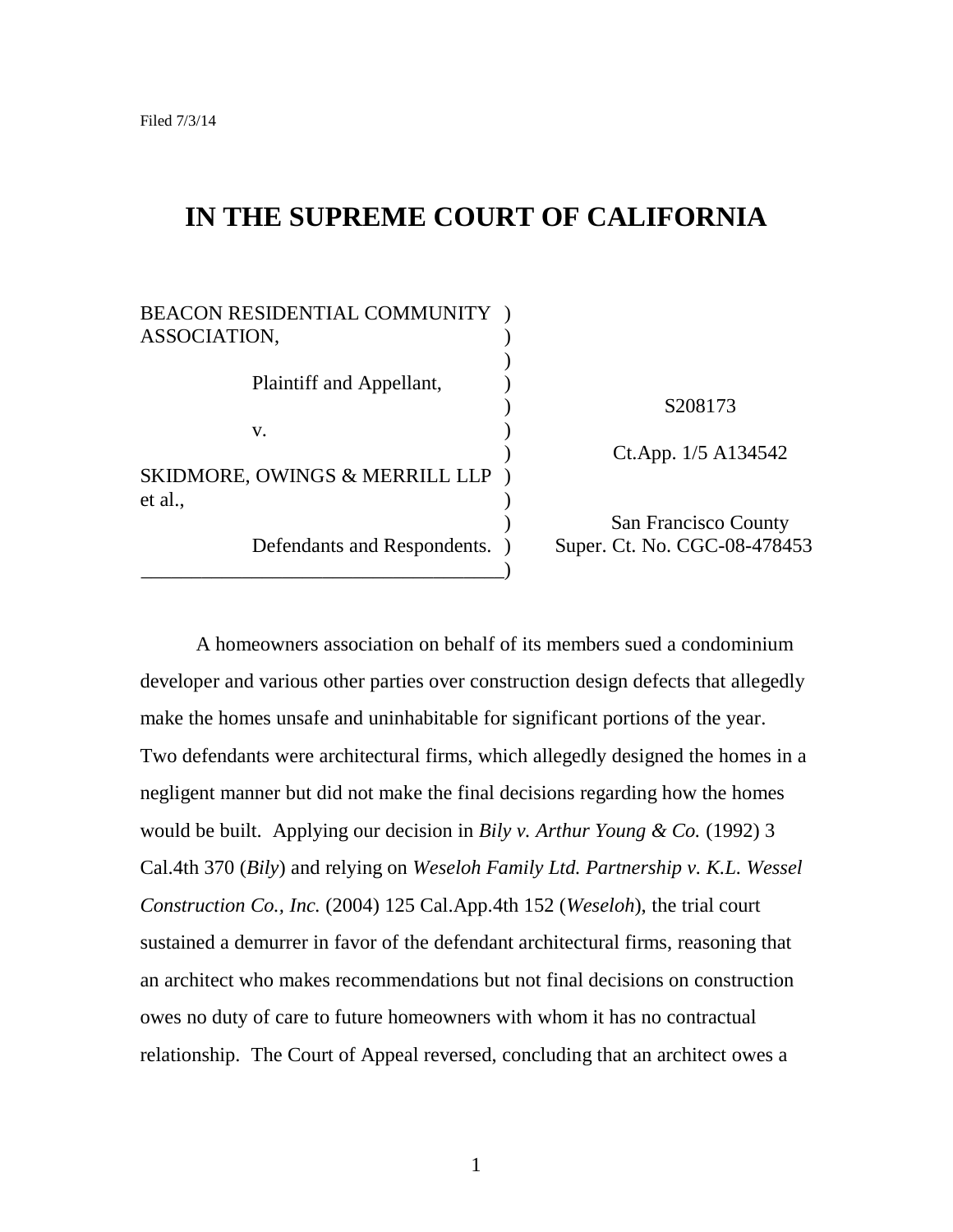duty of care to homeowners in these circumstances, both under the common law and under the Right to Repair Act (Civ. Code, § 895 et seq.).

Building on substantial case law and the common law principles on which it is based, we hold that an architect owes a duty of care to future homeowners in the design of a residential building where, as here, the architect is a *principal architect* on the project — that is, the architect, in providing professional design services, is not subordinate to other design professionals. The duty of care extends to such architects even when they do not actually build the project or exercise ultimate control over construction. Accordingly, we affirm the judgment of the Court of Appeal.

**I.**

In considering whether a demurrer should have been sustained, "we accept as true the well-pleaded facts in the operative complaint.‖ (*Aryeh v. Canon Business Solutions, Inc.* (2013) 55 Cal.4th 1185, 1189, fn. 1.) The facts alleged in plaintiffs' third amended complaint (the complaint) are as follows.

Skidmore, Owings & Merrill LLP (SOM) and HKS, Inc. (individually and doing business as HKS Architects, Inc.; hereafter HKS), are design professionals. SOM and HKS (collectively defendants) provided architectural and engineering services for The Beacon residential condominiums, a collection of 595 condominium units and associated common areas located in San Francisco (the Project). Although the units were initially rented out for two years after construction, defendants provided their services knowing that the finished construction would be sold as condominiums. A condominium association was formed, and the condominium's conditions, covenants, and restrictions were recorded, before construction commenced.

The homeowners association, plaintiff Beacon Residential Community Association (Association), sued several parties involved in the construction of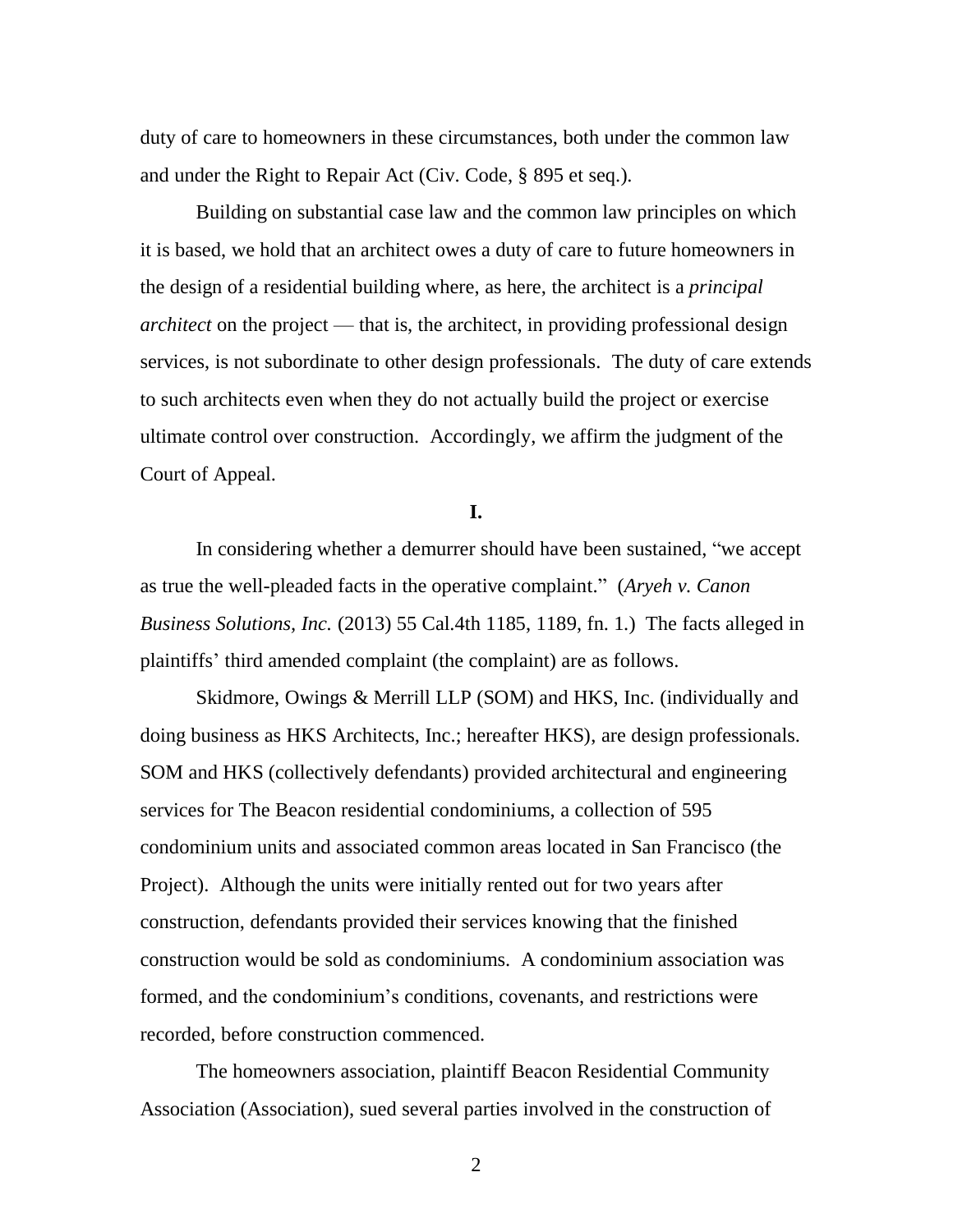those condominiums, including several business entities designated as the original owners and developers of the condominium, as well as SOM and HKS, with whom the owners and developers contracted for architectural services. SOM and HKS were the only architects on the Project. Plaintiff alleged that negligent architectural design work performed by defendants resulted in several defects, including extensive water infiltration, inadequate fire separations, structural cracks, and other safety hazards. One of the principal defects is "solar heat gain," which made the condominium units uninhabitable and unsafe during certain periods due to high temperatures. Plaintiff alleged that the solar heat gain is due to defendants' approval, contrary to state and local building codes, of less expensive, substandard windows and a building design that lacked adequate ventilation. Defendants are named in the first cause of action ("Civil Code Title 7—Violation of Statutory Building Standards for Original Construction"), the second cause of action ("Negligence Per Se in Violation of Statute"), and the fifth cause of action ("Negligence of Design Professionals and Contractors").

According to the complaint, defendants "provided architectural and engineering services" for the Project that "included, but were not limited to, architecture, landscape architecture, civil engineering, mechanical engineering, structural engineering, soils engineering and electrical engineering, as well as construction administration and construction contract management." Defendants were paid more than \$5 million for their work on the Project. In addition to "providing original design services at the outset" of the Project, defendants played an active role throughout the construction process, coordinating efforts of the design and construction teams, conducting weekly site visits and inspections, recommending design revisions as needed, and monitoring compliance with design plans.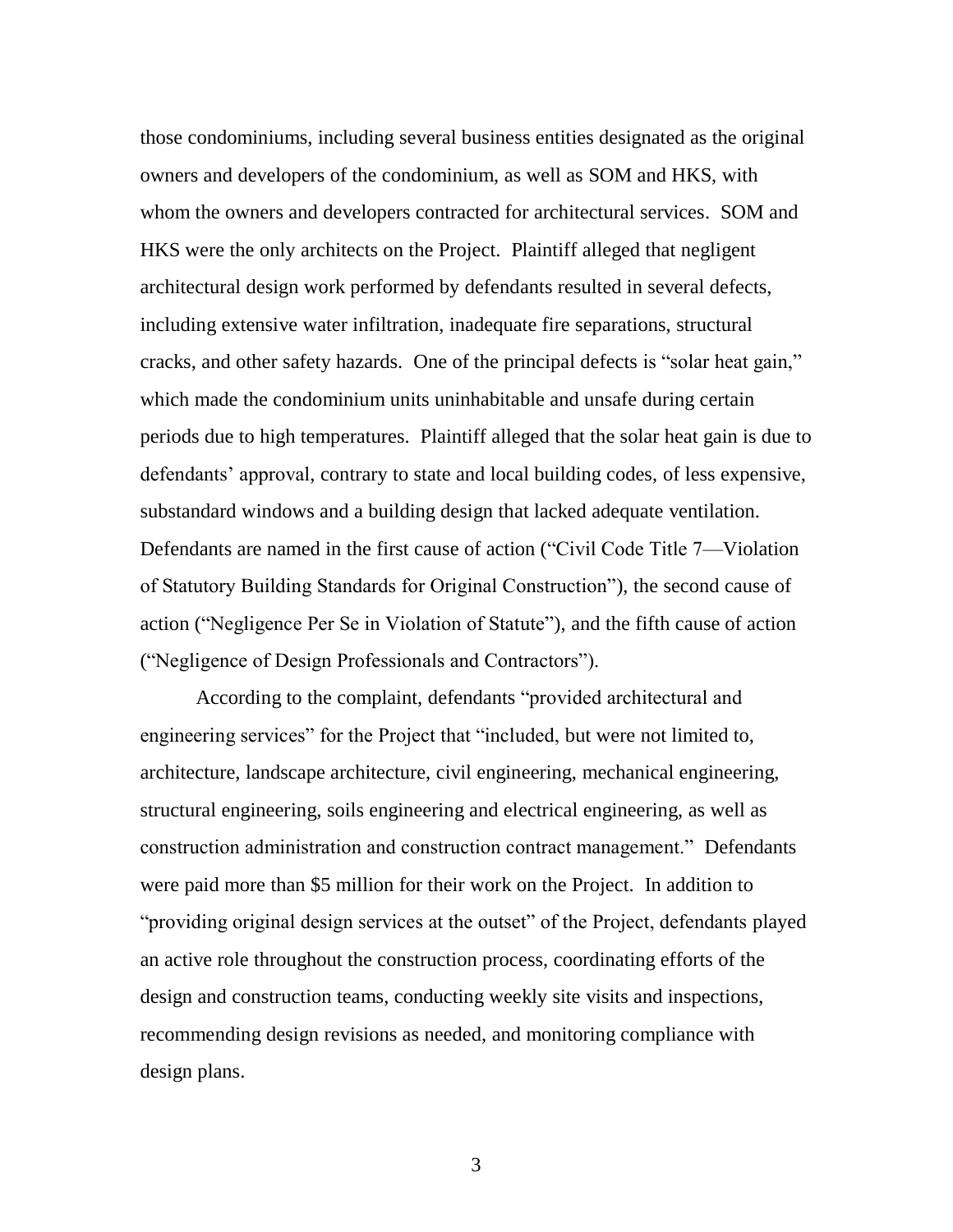Defendants demurred, contending they owed no duty of care to the Association or its members under the facts alleged. The trial court agreed: "The allegations do not show that either of the architects went beyond the typical role of an architect, which is to make recommendations to the owner. Even if the architect initiated the substitutions, changes, and other elements of design that Plaintiff alleges to be the cause of serious defects, so long as the final decision rested with the owner, there is no duty owed by the architect to the future condominium owners, in the Court's view. The owner made the final decision according to the third amended complaint." The trial court granted plaintiff leave to amend the complaint to allege that defendants "actually dictated and controlled the decision to eliminate [ventilation] ducts, acting in a manner that was contrary to the directions of the owner, or that ignored the owner's directions," but plaintiff declined.

The Court of Appeal reversed. It applied the factors set forth by this court in *Biakanja v. Irving* (1958) 49 Cal.2d 647, 650 (*Biakanja*), for determining whether a party owes a duty of care to a third party and concluded that defendants owed a duty of care to the Association in this case. The court distinguished *Weseloh*, *supra*, 125 Cal.App.4th 152, a case that found no duty of care owed by a design engineer to a commercial property owner, on the grounds that *Weseloh* was decided on summary judgment rather than demurrer and that *Weseloh* had expressly limited its holding to its facts. The Court of Appeal further concluded that *Bily*, *supra*, 3 Cal.4th 370, did not support defendants' position. Finally, the court concluded that the Right to Repair Act expressed a legislative intent to impose on design professionals a duty of care to future homeowners. (See Civ. Code, § 895 et seq.)

We granted review.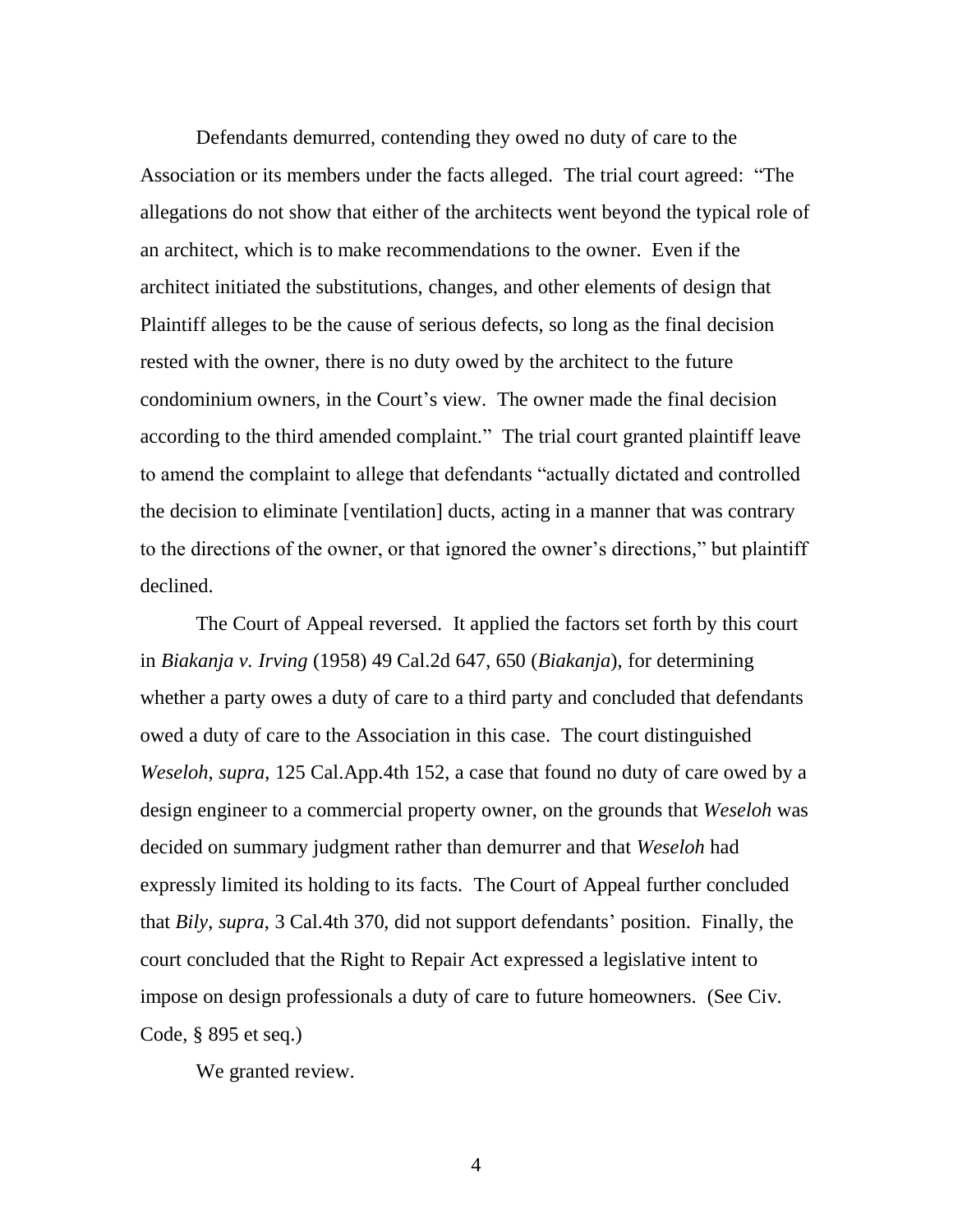**II.**

―Actionable negligence involves a legal duty to use due care, a breach of such legal duty, and the breach as the proximate or legal cause of the resulting injury.‖ (*United States Liab. Ins. Co. v. Haidinger–Hayes, Inc.* (1970) 1 Cal.3d 586, 594.) This case is concerned solely with the first element of negligence, the duty of care. Whether a duty of care exists "in a particular case is a question of law to be resolved by the court. [Citation.] [¶] A judicial conclusion that a duty is present or absent is merely ' "a shorthand statement . . . rather than an aid to analysis  $\dots$  '[D]uty,' is not sacrosanct in itself, but only an expression of the sum total of those considerations of policy which lead the law to say that the particular plaintiff is entitled to protection." [Citation.] 'Courts, however, have invoked the concept of duty to limit generally "the otherwise potentially infinite liability which would follow from every negligent act . . . .<sup>"</sup> '" (*Bily*, *supra*, 3 Cal.4th at p. 397.)

Here we consider whether design professionals owe a duty of care to a homeowners association and its members in the absence of privity. Although the issue presented in this case has not been decided by this court, we do not write on a blank slate. As explained below, courts have found in a variety of circumstances that builders, contractors, and architects owe a duty of care to third parties.

### **A.**

Although liability for the supply of goods and services historically required privity of contract between the supplier and the injured party, the significance of privity has been greatly eroded over the past century. As we noted more than 50 years ago, "[l]iability has been imposed, in the absence of privity, upon suppliers of goods and services which, if negligently made or rendered, are ‗reasonably certain to place life and limb in peril.' [Citations.] There is also authority for the imposition of liability where there is no privity and where the only foreseeable risk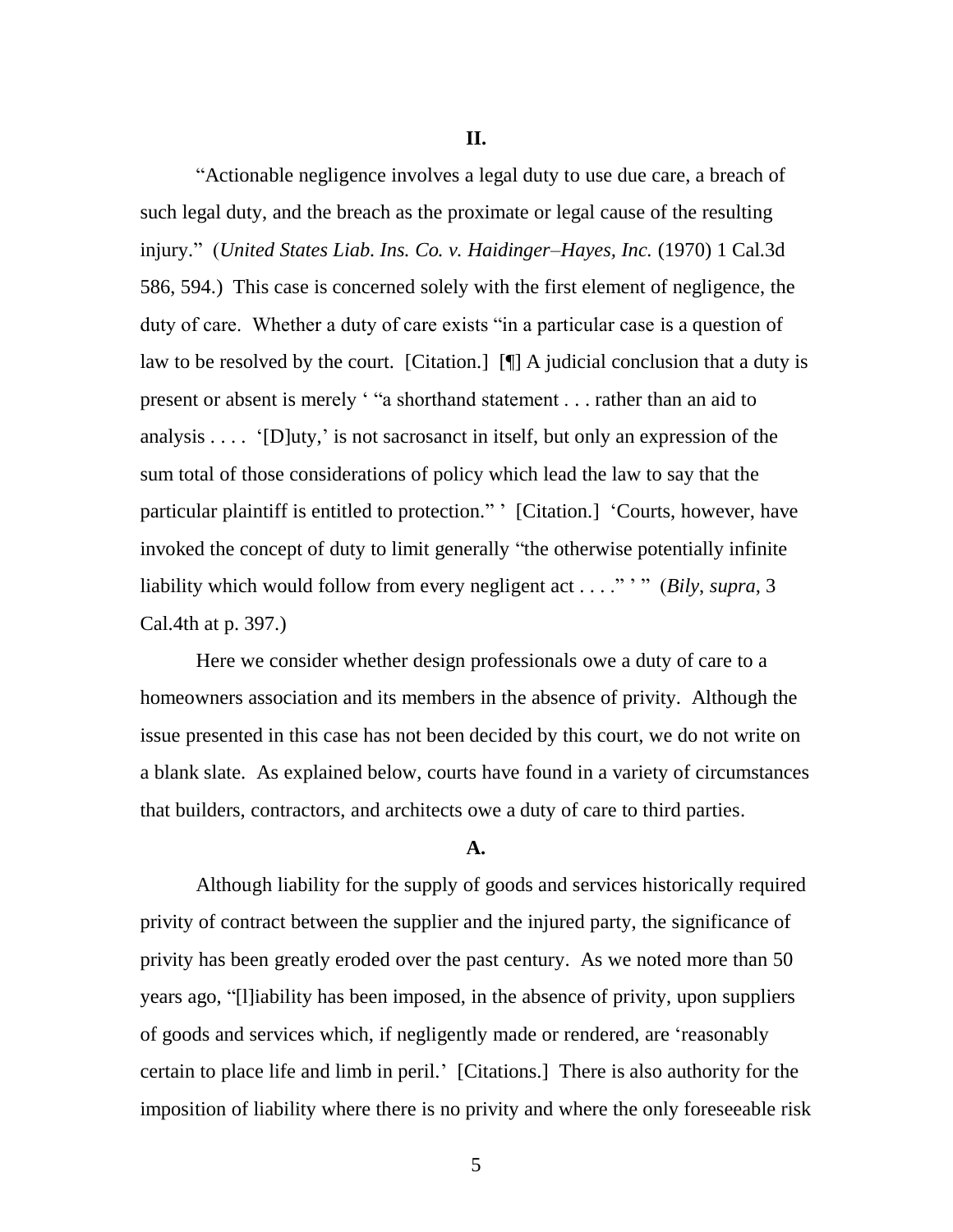is of damage to tangible property. [Citations.]" (*Biakanja*, *supra*, 49 Cal.2d at p. 649.) In *Biakanja*, we held that a notary public who negligently drafted a will was liable to the intended beneficiary of the will. (*Id.* at pp. 650–651.) We explained that "[t]he determination whether in a specific case the defendant will be held liable to a third person not in privity is a matter of policy and involves the balancing of various factors, among which are the extent to which the transaction was intended to affect the plaintiff, the foreseeability of harm to him, the degree of certainty that the plaintiff suffered injury, the closeness of the connection between the defendant's conduct and the injury suffered, the moral blame attached to the defendant's conduct, and the policy of preventing future harm." (*Id.* at p. 650.)

The declining significance of privity has found its way into construction law. We described the evolution in *Aas v. Superior Court* (2000) 24 Cal.4th 627 (*Aas*): "Formerly, after a builder had completed a structure and the purchaser had accepted it, the builder was not liable to a third party for damages suffered because of the work's condition, even though the builder was negligent. (E.g., *Fanjoy v. Seales* (1865) 29 Cal. 243, 249–250; see also *Hale v. Depaoli* [(1948)] 33 Cal.2d 228, 230 [reviewing the former law].) The purchaser, of course, had remedies against the builder in contract and warranty. But injured third parties had no clear remedy until we, following the trend that began with *MacPherson v. Buick Motor Co.* (1916) 217 N.Y 382 [111 N.E. 1050], qualified the general rule exonerating manufacturers from third party claims with an exception applicable whenever " "the nature of a [manufactured] thing is such that it is reasonably certain to place life and limb in peril when negligently made . . . .<sup>"</sup> (*Kalash v. Los Angeles*) *Ladder Co.* (1934) 1 Cal.2d 229, 231–232, quoting *MacPherson v. Buick Motor Co.*, *supra*, 111 N.E. 1050, 1053.) Having already held that the manufacturers of defective ladders [citation], elevators [citation], and tires [citation] could be liable to persons not in contractual privity with them yet foreseeably injured by their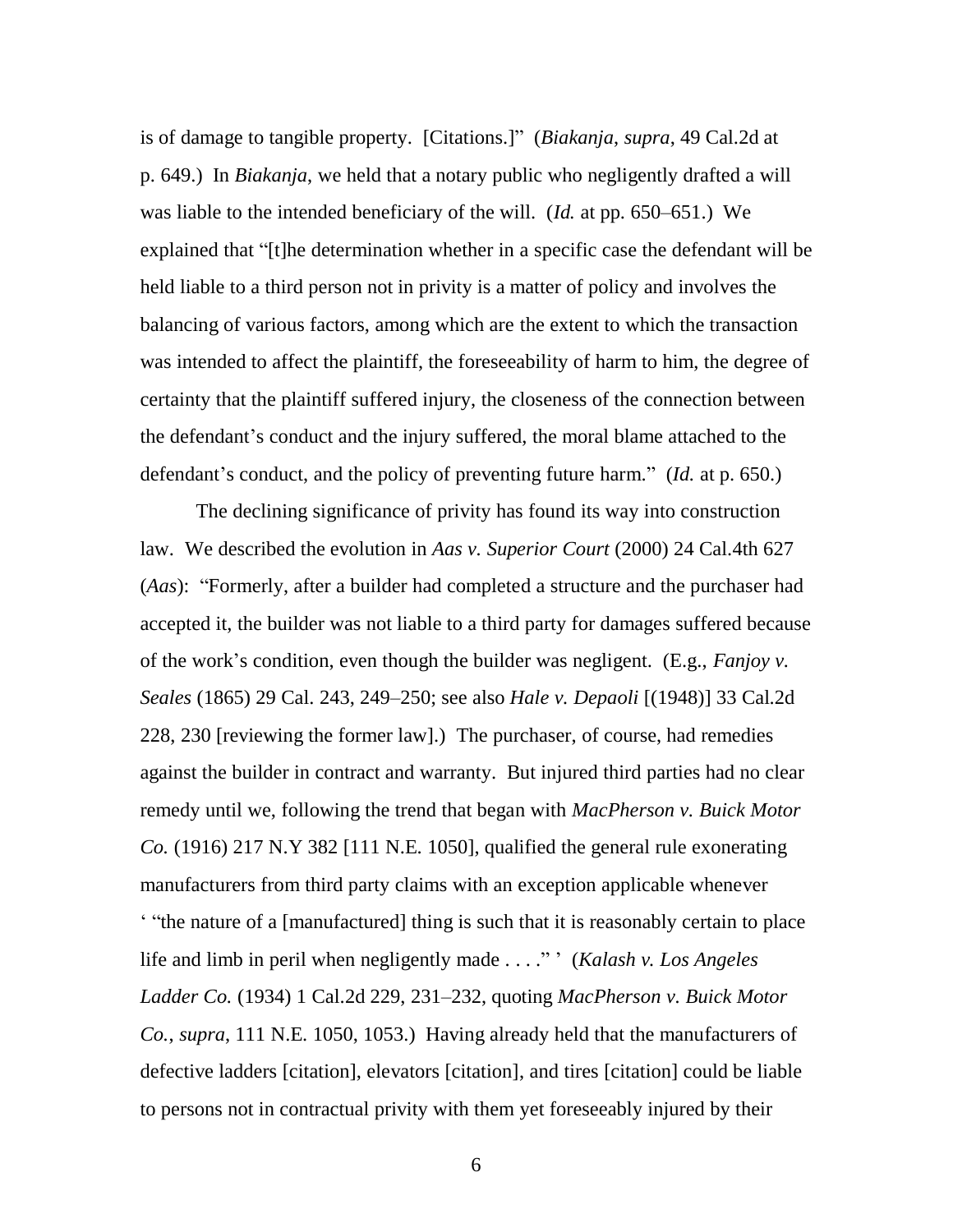products, we easily applied the same rule to someone responsible for part of a house, i.e., a defective railing (*Hale v. Depaoli*, at pp. 230–232).

―We first recognized a remedy in the law of negligence for construction defects causing property damage, as opposed to personal injury, in *Stewart v. Cox* [(1961)] 55 Cal.2d 857 [(*Stewart*)]. There, we upheld a homeowner's judgment against a subcontractor who had negligently applied concrete to the inside of a swimming pool, thereby causing the release of water that damaged the pool, lot and house. In our opinion we noted, and seemingly were influenced by, the  $``decisions \dots placling] building contractsors on the same footing as sellers of$ goods, and . . . [holding] them to the general standard of reasonable care for the protection of anyone who may foreseeably be endangered by the negligence, even after acceptance of the work." ' (*Id.* at p. 862, quoting Prosser, Torts (2d ed. 1955) pp. 517–519.)‖ (*Aas*, *supra*, 24 Cal.4th at p. 637.)

The court in *Stewart* applied the *Biakanja* factors to determine the scope of the duty of care: "Here it was obvious that the pool for which Cox provided the gunite work was intended for the plaintiffs and that property damage to them –– and possibly to some of their neighbors — was foreseeable in the event the work was so negligently done as to permit water to escape. It is clear that the transaction between [the pool subcontractor] and Cox was intended to specially affect plaintiffs. There is no doubt that plaintiffs suffered serious damage, and the court found, supported by ample evidence, that the injury was caused by Cox's negligence. Under all the circumstances Cox should not be exempted from liability if negligence on his part was the proximate cause of the damage to plaintiffs.‖ (*Stewart*, *supra*, 55 Cal.2d at p. 863.)

Soon after, in *Sabella v. Wisler* (1963) 59 Cal.2d 21, we held that a contractor was liable to a homeowner, although the homeowner's identity was unknown at the time of construction. The contractor had built a house on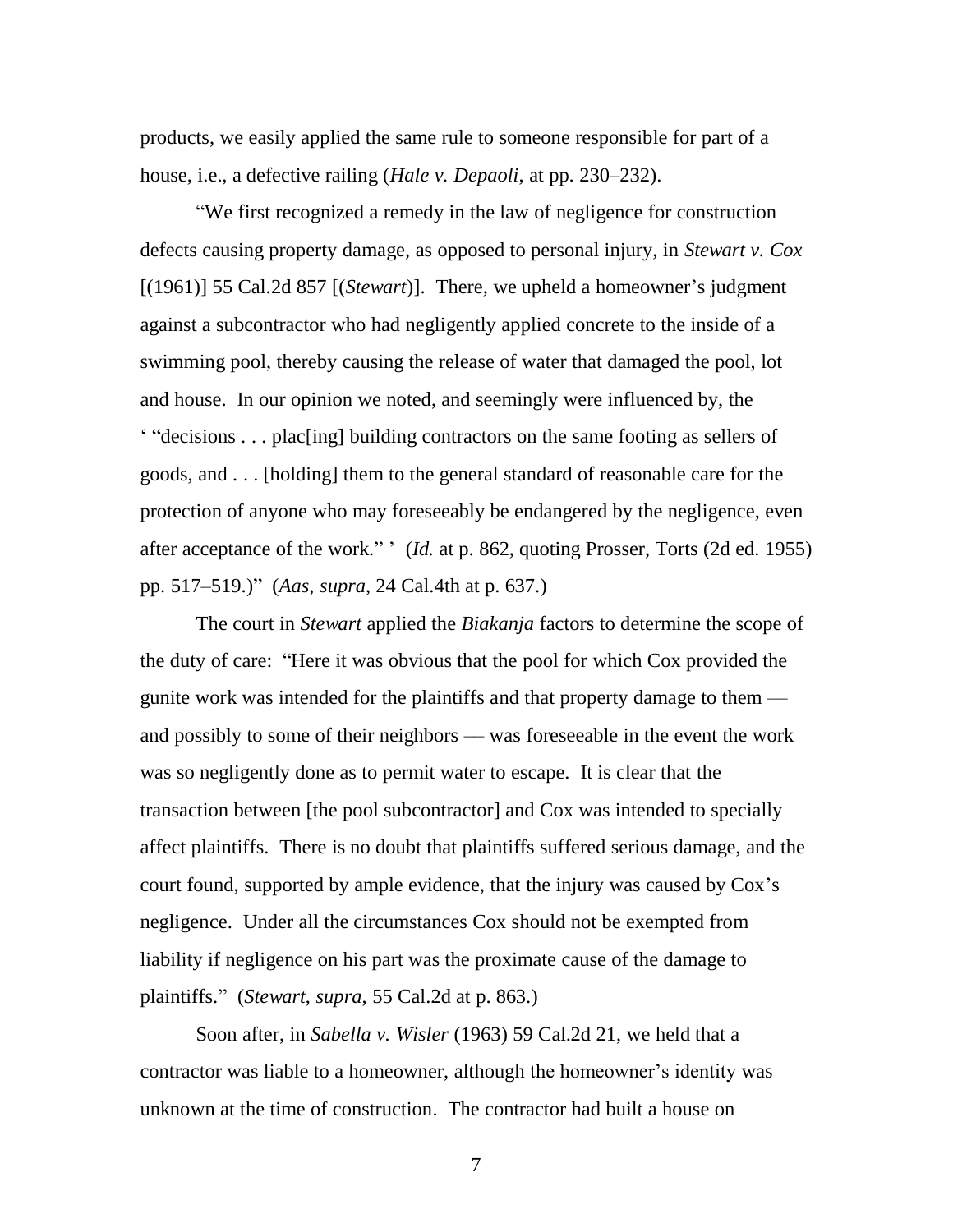inadequately compacted soil, causing major subsidence and property damage. Applying the *Biakanja* factors, we said that although "it appears that . . . this house was not constructed with the intention of ownership passing to these particular plaintiffs, the Sabellas are members of the class of prospective home buyers for which Wisler admittedly built the dwelling. Thus as a matter of legal effect the home may be considered to have been intended for the plaintiffs, and Wisler owed them a duty of care in construction. (See Prosser, Torts (2d ed. 1955) § 36, pp. 166–168.) It is apparent that harm was foreseeable to prospective owners when the home was constructed upon the inadequately compacted earth in the lot, and it is undisputed that the Sabellas' home was seriously damaged. Also, there was found to be a close connection between the negligent elements of workmanship for which defendant contractor must be held responsible . . . and the injury suffered." (*Sabella*, at p. 28.)

Courts have applied these third party liability principles to architects. In *Montijo v. Swift* (1963) 219 Cal.App.2d 351, the plaintiff sued an architect after falling and injuring herself on a stairway at a bus depot that she alleged had been negligently designed with an inadequate handrail. Relying in part on *Stewart, supra*, 55 Cal.2d 857, and *Hale v. Depaoli, supra*, 33 Cal.3d 228, the court said: ―Under the existing status of the law, an architect who plans and supervises construction work, as an independent contractor, is under a duty to exercise ordinary care in the course thereof for the protection of any person who foreseeably and with reasonable certainty may be injured by his failure to do so, even though such injury may occur after his work has been accepted by the person engaging his services.‖ (*Montijo*, at p. 353.) Similarly, in *Mallow v. Tucker, Sadler & Bennett* (1966) 245 Cal.App.2d 700, the court upheld an architect's liability to a construction worker where the architect's plans negligently failed to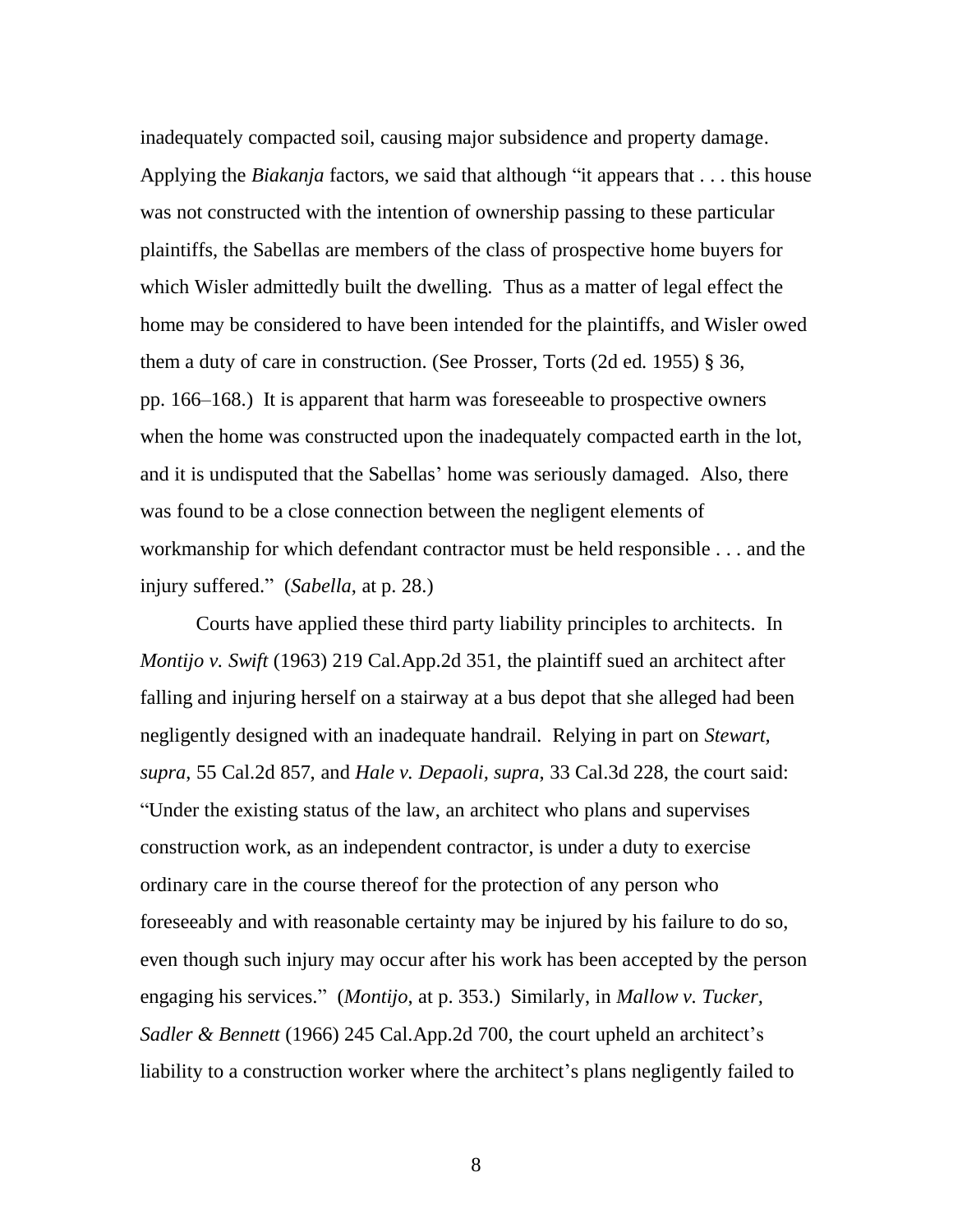indicate the location of underground high-voltage transmission lines, resulting in the worker's electrocution. (*Id.* at pp. 702–703.)

Architect liability to third parties has not been confined to personal injury; it also extends to property damage. The Court of Appeal in *Cooper v. Jevne* (1976) 56 Cal.App.3d 860, perhaps the case most similar to the one before us, recognized such liability to condominium purchasers where an architectural firm "prepared and furnished to the builder-seller . . . architectural drawings and plans and specifications for the construction and other improvements within the . . . project and acted as supervising architects in the construction of the buildings within the project.‖ (*Id.* at p. 867.) Applying the *Biakanja* factors, *Cooper* held on demurrer that "the architects' duty of reasonable care in the performance of their professional services is logically owed to those who purchased the allegedly defectively designed and built condominiums . . . . The architects must have known that the condominiums they designed and whose construction they supervised were built by [the builder-seller] for sale to the public and that purchasers of these condominiums would be the ones who would suffer economically, if not bodily, from any negligence by the architects in the performance of their professional services.‖ (*Id.* at p. 869.)

Similarly, in *Huang v. Garner* (1984) 157 Cal.App.3d 404, the Court of Appeal overturned a nonsuit in an action by a property owner against a building designer and civil engineer for defective design, including insufficient fire retardation walls, that violated building code standards. (*Id.* at pp. 411–415.) The court took as a given that design professionals could be held liable to third parties for defective designs causing property damage and economic loss; the only issue was whether negligence had to be proven by expert testimony or could be established by showing departure from then Uniform Building Code requirements as negligence per se. (*Id.* at pp. 411–414.) In *Huber, Hunt Nichols, Inc. v. Moore*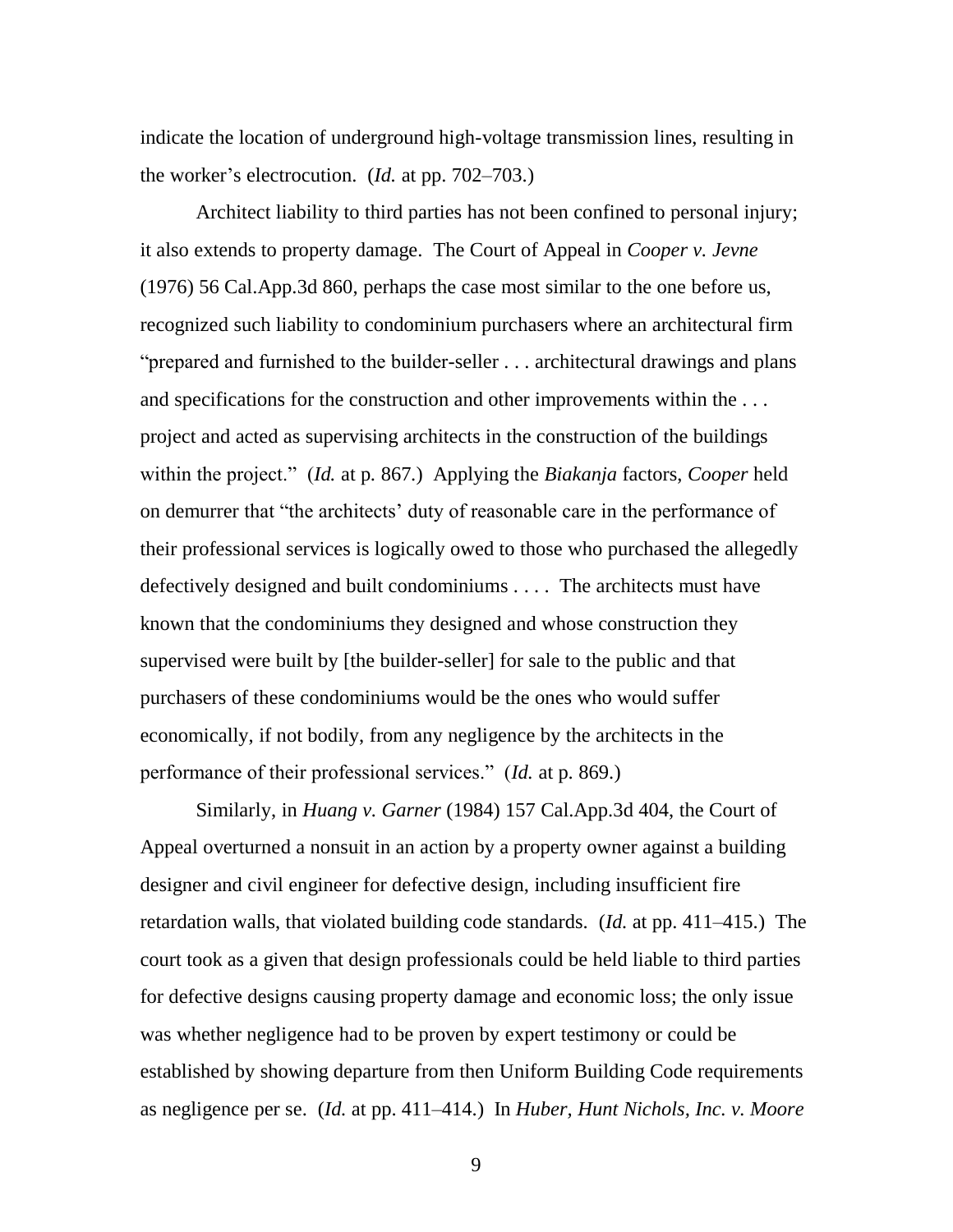$(1977)$  67 Cal.App.3d 278, the court said it is "now well settled that ... the architect may be sued for negligence in the preparations of plans and specifications either by his client or by third persons . . . ." *(Id.* at p. 299.)

#### **B.**

The Association argues that the general principle that an architect may be sued in negligence by a future homeowner absent privity is also recognized by statute. The Right to Repair Act establishes a set of building standards for new residential construction and provides that builders and other entities "shall . . . be liable for" violation of those standards "[i]n any action seeking recovery of damages arising out of" such construction. (Civ. Code, § 896; see also *id.*, § 936; all subsequent statutory references are to this code.) Section 896 states that the deficiencies for which builders and other entities are liable include "the residential construction, design, specifications, surveying, planning, supervision, testing, or observation of construction" of a dwelling unit. The Association points to section 936, which provides in part: "Each and every provision of the other chapters of this title apply to general contractors, subcontractors, material suppliers, individual product manufacturers, and *design professionals* to the extent that the general contractors, subcontractors, material suppliers, individual product manufacturers, and *design professionals* caused, in whole or in part, a violation of a particular standard as the result of a negligent act or omission or a breach of contract. In addition to the affirmative defenses set forth in Section 945.5, a general contractor, subcontractor, material supplier, *design professional*, individual product manufacturer, or other entity may also offer common law and contractual defenses as applicable to any claimed violation of a standard." (Italics added.) Section 937 makes clear that the term "design professionals" includes "architects and architecture firms."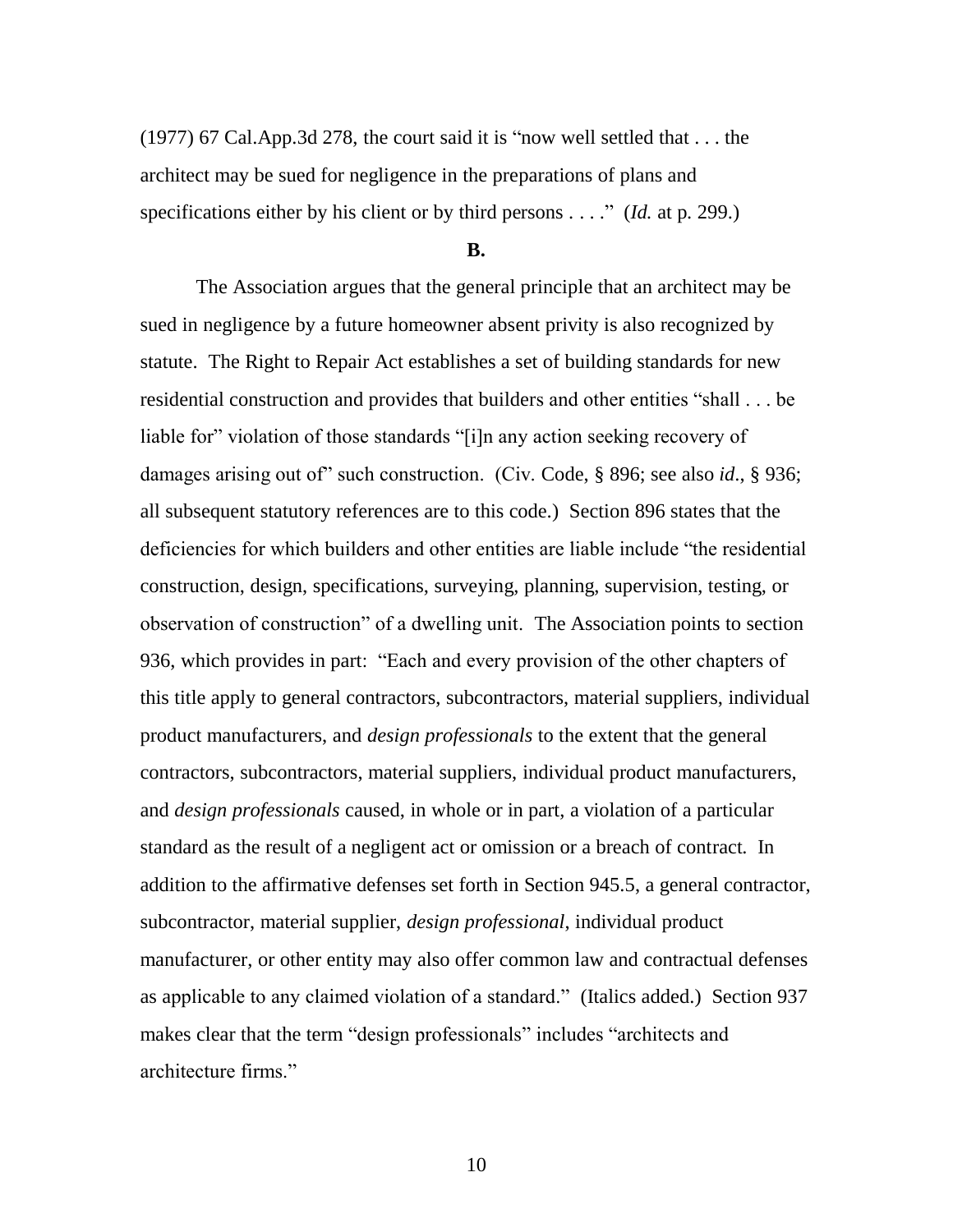The Court of Appeal, relying on legislative history, concluded that the Right to Repair Act is "dispositive of the scope of duty" owed by defendants to the homeowners in this case. Defendants make several arguments against this position. First, they observe that whereas the act applies to "new residential units," the residential units in the Project were initially rented as apartments. Second, defendants contend that even if the Right to Repair Act applies to this case, it does not support imposing a duty of care toward the Association's members greater than the duty imposed at common law. Highlighting the portion of section 936 that preserves "common law . . . defenses," defendants argue that that under common law principles of duty articulated by this court, a design professional owes no duty of care to homeowners in the circumstances of this case. Defendants further rely on the established principle that "[a] statute will be construed in light of common law decisions, unless its language "clearly and unequivocally discloses an intention to depart from, alter, or abrogate the common-law rule concerning a particular subject matter . . . ." '" (California *Assn. of Health Facilities v. Department of Health Services* (1997) 16 Cal.4th 284, 297.) According to defendants, the Legislature's limited purpose in enacting the Right to Repair Act in 2002 was to abrogate the "economic loss rule" affirmed in *Aas*, *supra*, 24 Cal.4th 627, 636 (see *Greystone Homes, Inc. v. Midtec, Inc.* (2008) 168 Cal.App.4th 1194, 1202 (*Greystone*)), not to otherwise create new tort duties.

We need not decide whether the Right to Repair Act is itself dispositive of the issue before us. Assuming defendants are correct that the existence of a common law duty of care is required to maintain a negligence action under the statute, such a duty exists under the facts alleged here. This conclusion follows from an application of *Biakanja* and *Bily*, as we now explain.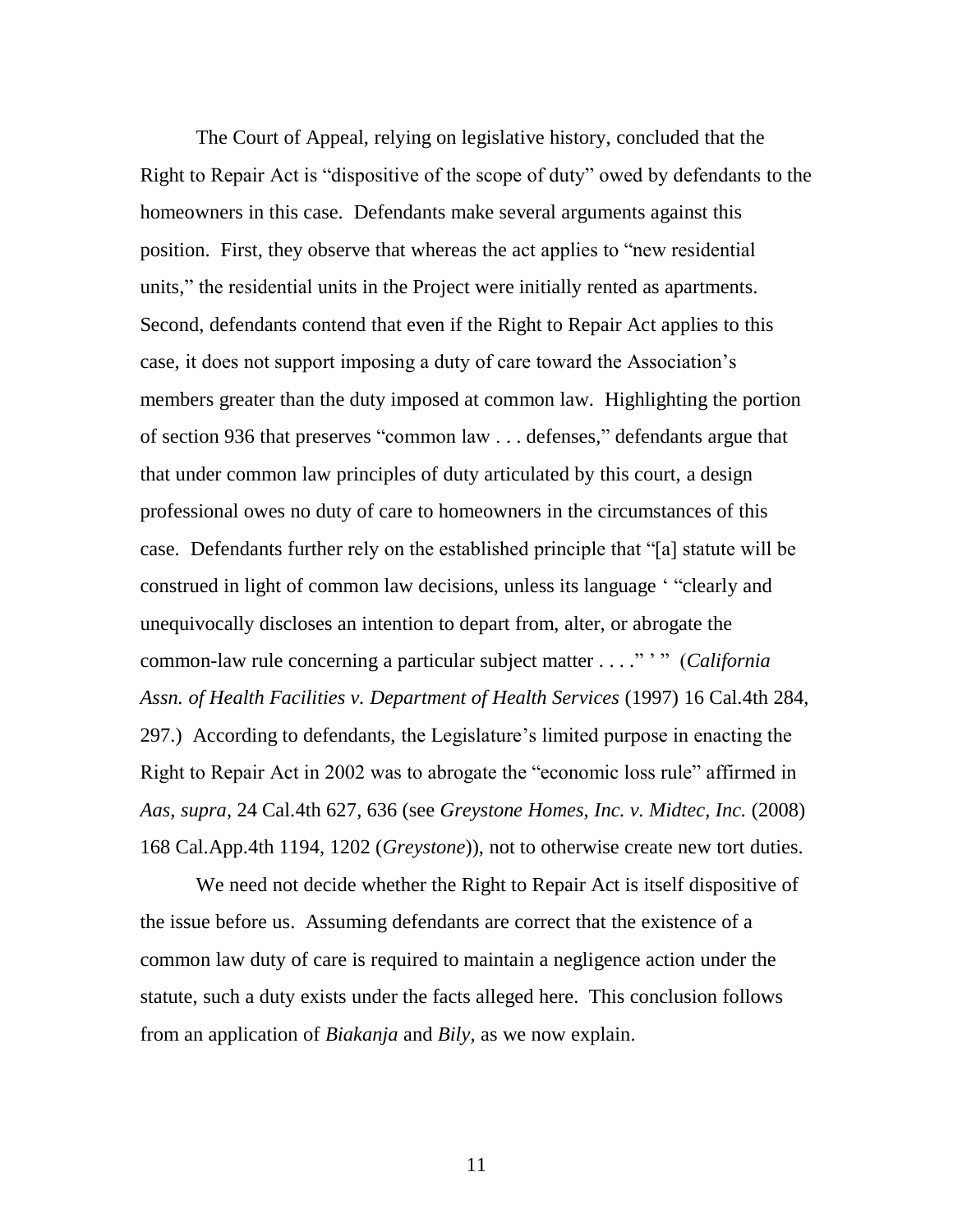**III.**

As noted, *Biakanja* set forth a list of factors that inform whether a duty of care exists between a plaintiff and defendant in the absence of privity: "the extent to which the transaction was intended to affect the plaintiff, the foreseeability of harm to him, the degree of certainty that the plaintiff suffered injury, the closeness of the connection between the defendant's conduct and the injury suffered, the moral blame attached to the defendant's conduct, and the policy of preventing future harm.‖ (*Biakanja*, *supra*, 49 Cal.2d at p. 650.) Although the application of these factors necessarily depends on the circumstances of each case, it is possible to derive general rules that govern common scenarios. An example is our decision in *Bily* limiting the duty of care owed by auditing firms to nonclient third parties. We begin here with a review of *Bily*, whose reasoning provides a useful point of comparison. We then discuss the key considerations that counsel in favor of recognizing a duty of care that design professionals owe to future homeowners in circumstances like those alleged in plaintiff's complaint.

### **A.**

*Bily* involved a suit brought by investors in a computer company against the accounting firm that the company had hired to conduct an audit and issue audit reports and financial statements. The plaintiffs claimed that the accounting firm, Arthur Young & Company, had committed negligence in conducting the audit and reporting a \$69,000 operating profit rather than the company's actual loss of more than \$3 million. The computer company eventually filed for bankruptcy, and its investors lost money. They sued, claiming injury from reliance on Arthur Young's allegedly negligent audit. (*Bily*, *supra*, 3 Cal.4th at pp. 377–379.)

We held that an auditor generally owes no duty of care to its client's investors. (*Bily*, *supra*, 3 Cal.4th at p. 407.) In so holding, we recognized the important " " "public watchdog" function' " of auditors *(id.* at p. 383) but sought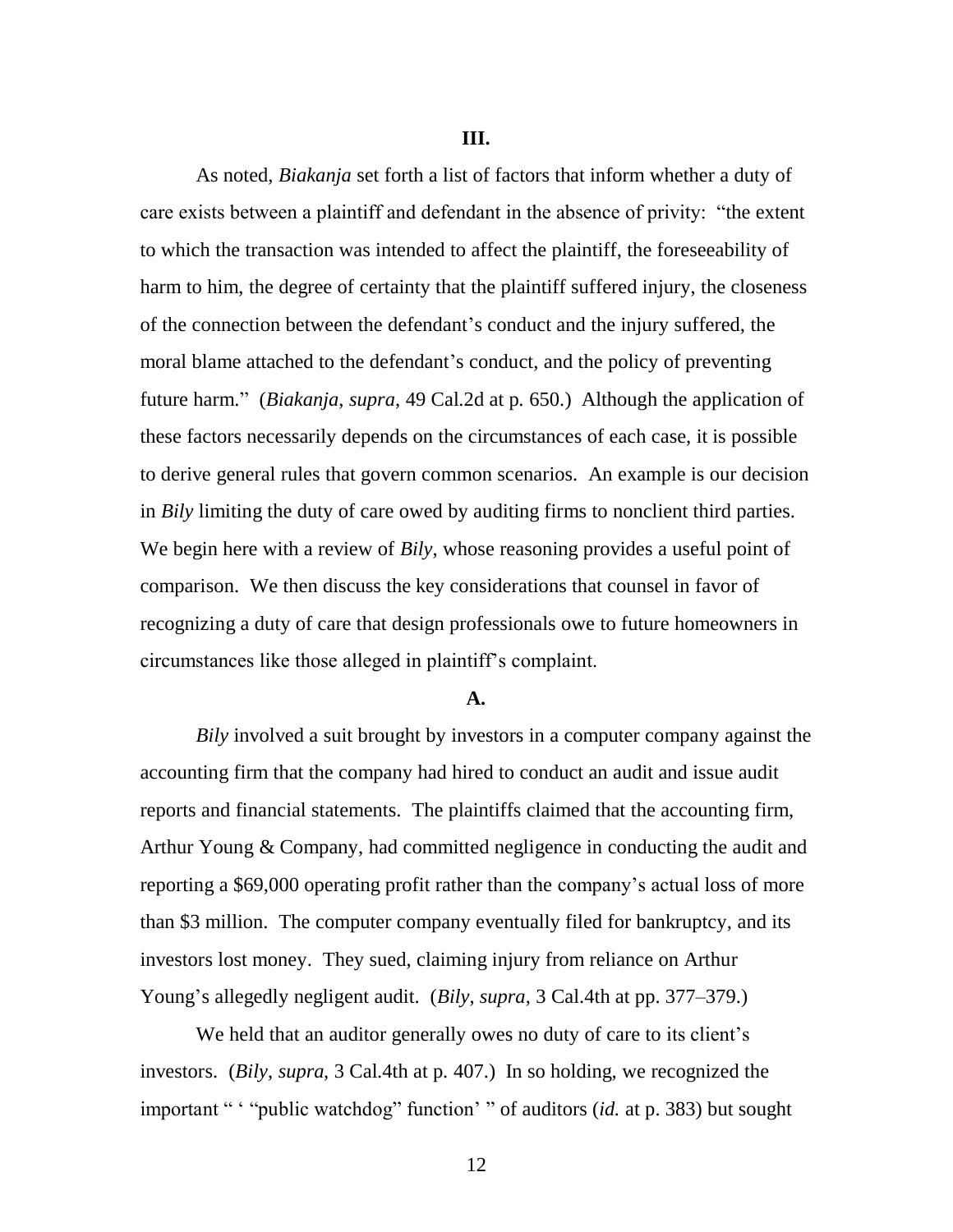to set a reasonable limit on their potential liability for professional negligence given the vast range of foreseeable third party users of audit reports. "Viewing the problem . . . in light of the [*Biakanja*] factors," the court in *Bily* focused on "three central concerns.‖ (*Id.* at p. 398.)

First, "[g]iven the secondary 'watchdog' role of the auditor, the complexity of the professional opinions rendered in audit reports, and the difficult and potentially tenuous causal relationships between audit reports and economic losses from investment and credit decisions, the auditor exposed to negligence claims from all foreseeable third parties faces potential liability far out of proportion to its fault . . . ." (*Bily*, *supra*, 3 Cal.4th at p. 398.) In elaborating on this concern, the court observed that "audits are performed in a client-controlled environment." (*Id.*) at p. 399.) The client "necessarily furnishes the information base for the audit," "has interests in the audit that may not be consonant with those of the public," and "predominates in the dissemination of the audit report." (*Id.* at pp. 399–400.) ―Thus, regardless of the efforts of the auditor, the client retains effective primary control of the financial reporting process." (*Id.* at p. 400.)

In addition, the court noted a mismatch between the auditor's "secondary" role in the financial reporting process and the "primary" role attributed to the auditor as the cause of economic loss in a negligence suit by a third party. (*Bily*, *supra*, 3 Cal.4th at p. 400.) Because "the auditor may never have been aware of the existence, let alone the nature or scope, of the third party transaction that resulted in the claim" *(ibid.)*, and because "the ultimate decision to lend or invest is often based on numerous business factors that have little to do with the audit report," the auditor's conduct lacks a sufficiently " 'close connection' " to the loss of loaned or invested funds to justify recognition of a duty of care to third parties  $(id.$  at p. 401). In this context, "the spectre of multibillion-dollar professional liability . . . is distinctly out of proportion to: (1) the fault of the auditor . . . ; and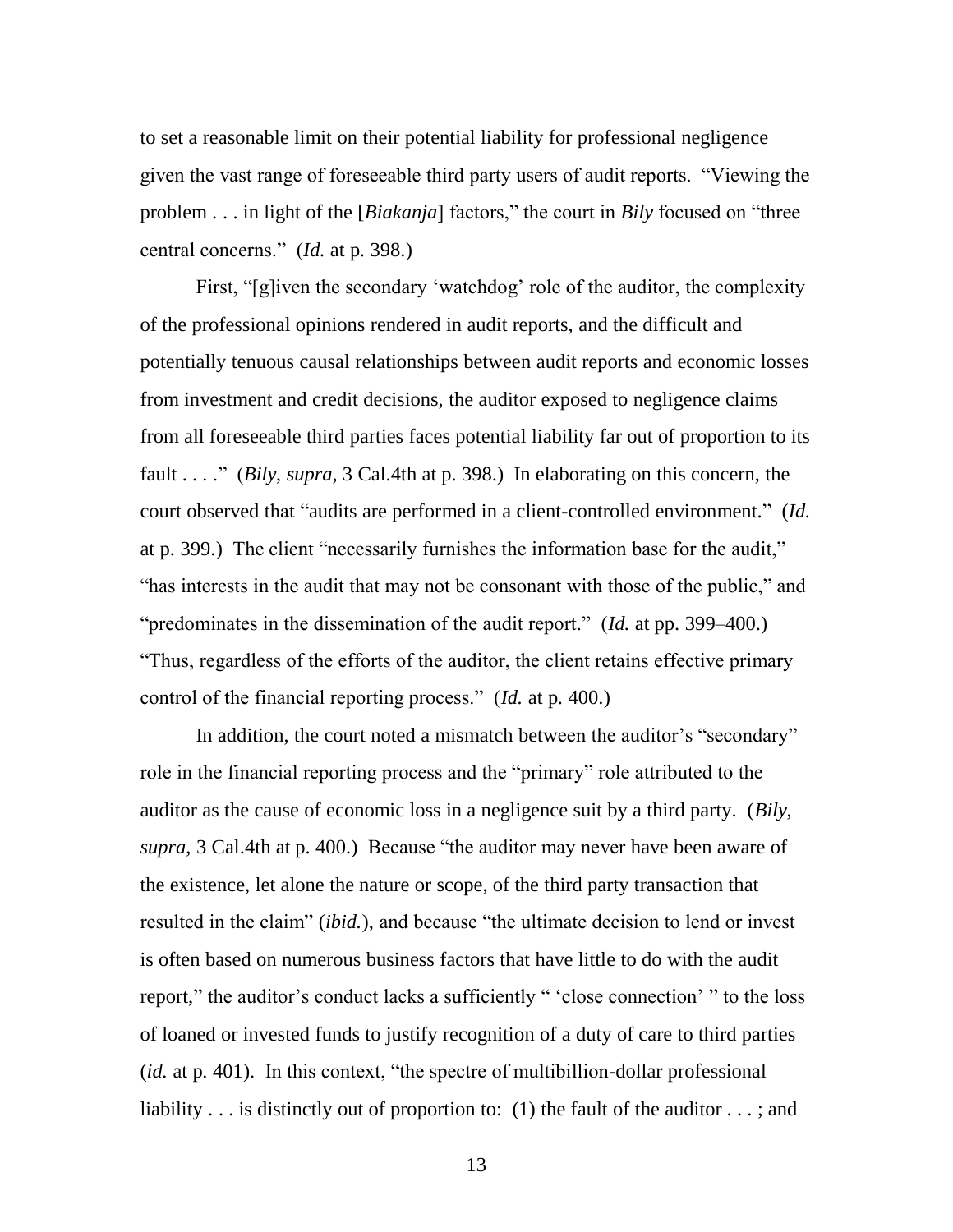(2) the connection between the auditor's conduct and the third party's injury  $\dots$ ." (*Bily*, at p. 402.)

Second, *Bily* emphasized that unlike ordinary consumers in product liability cases, "the generally more sophisticated class of plaintiffs in auditor liability cases (e.g., business lenders and investors) permits the effective use of contract rather than tort liability to control and adjust the relevant risks through 'private ordering' ...." (*Bily*, *supra*, 3 Cal.4th at p. 398.) "For example, a third party might expend its own resources to verify the client's financial statements or selected portions of them that were particularly material to its transaction with the client. Or it might commission its own audit or investigation, thus establishing privity between itself and an auditor or investigator to whom it could look for protection. In addition, it might bargain with the client for special security or improved terms in a credit or investment transaction. Finally, the third party could . . . insist[] that an audit be conducted on its behalf or establish[] direct communications with the auditor with respect to its transaction with the client." (*Id.* at p. 403.) "As a matter of economic and social policy, third parties should be encouraged to rely on their own prudence, diligence, and contracting power, as well as other informational tools. This kind of self-reliance promotes sound investment and credit practices and discourages the careless use of monetary resources. If, instead, third parties are simply permitted to recover from the auditor for mistakes in the client's financial statements, the auditor becomes, in effect, an insurer of not only the financial statements, but of bad loans and investments in general." (*Ibid.*)

Third, *Bily* expressed skepticism that exposing auditors to third party negligence suits would improve the quality of the audits. (*Bily*, *supra*, 3 Cal.4th at pp. 404–405.) "In view of the inherent dependence of the auditor on the client and the labor-intensive nature of auditing, we doubt whether audits can be done in ways that would yield significantly greater accuracy without disadvantages.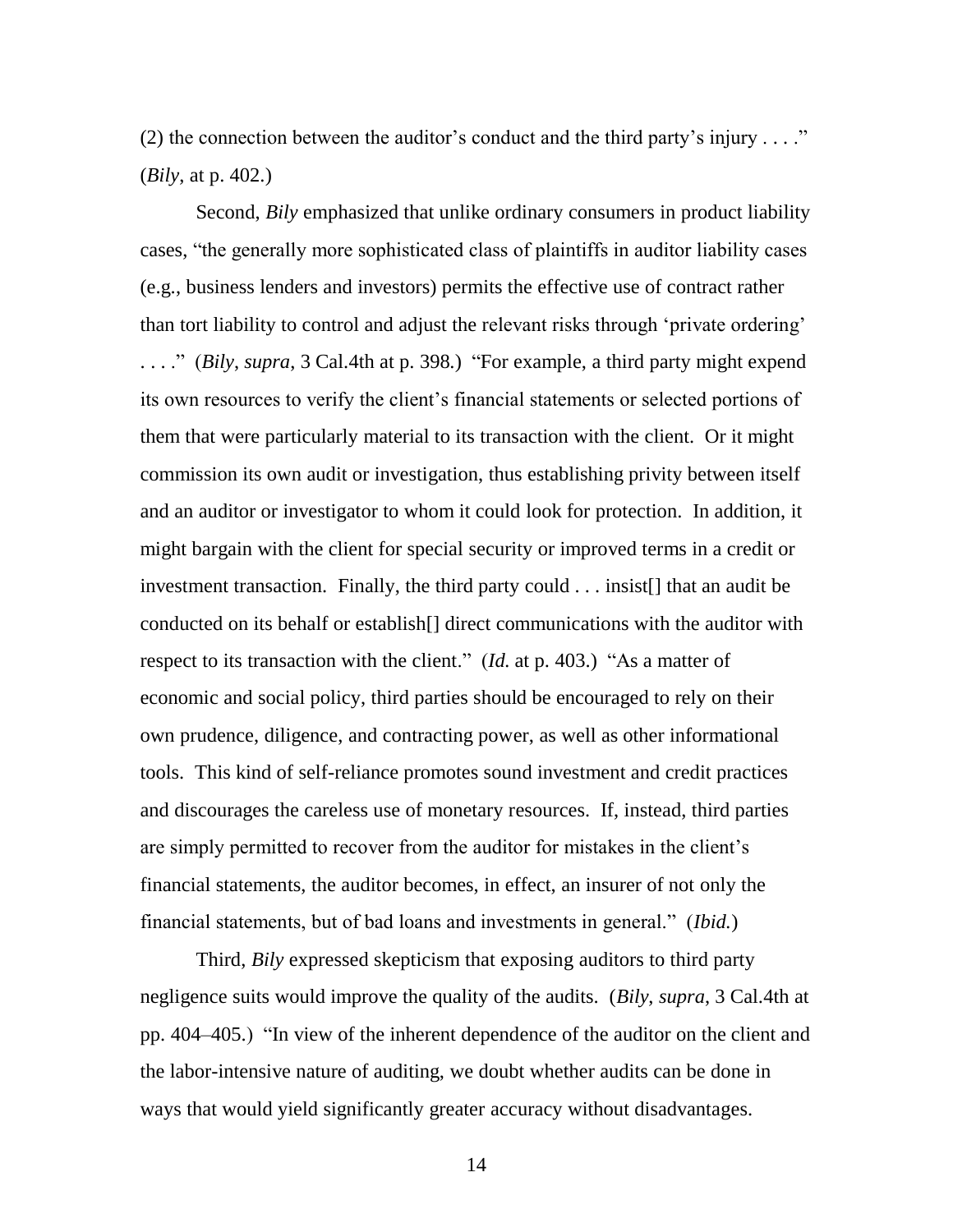[Citation.] Auditors may rationally respond to increased liability by simply reducing audit services in fledgling industries where the business failure rate is high, reasoning that they will inevitably be singled out and sued when their client goes into bankruptcy regardless of the care or detail of their audits." (*Id.* at p. 404.)

Notably, *Bily* did not categorically hold that auditors never owe a duty of care to third parties. Instead, *Bily* limited the duty to a "narrow class of persons" who, although not clients, may reasonably come to receive and rely on an audit report and whose existence constitutes a risk of audit reporting that may fairly be imposed on the auditor. Such persons are specifically intended beneficiaries of the audit report who are known to the auditor and for whose benefit it renders the audit report.‖ (*Bily*, *supra*, 3 Cal.4th at pp. 406–407.) In situations where an auditor "clearly intended to undertake the responsibility of influencing particular business transactions involving third persons" with "sufficiently specific economic parameters to permit the [auditor] to assess the risk of moving forward," liability for negligent misrepresentation may extend to persons "to whom or for whom the misrepresentations are made" so long as those persons have actually and justifiably relied on the auditor's report. (*Id.* at pp. 408–409.)

### **B.**

In many ways, the circumstances of the present case stand in contrast to the concerns in *Bily* that counseled against general recognition of an auditor's duty of care to third parties. Here we focus on three considerations that drive the analysis and distinguish this case from *Bily*: (1) the closeness of the connection between defendants' conduct and plaintiff's injury; (2) the limited and wholly evident class of persons and transactions that defendants' conduct was intended to affect; and (3) the absence of private ordering options that would more efficiently protect homeowners from design defects and their resulting harms. We then summarize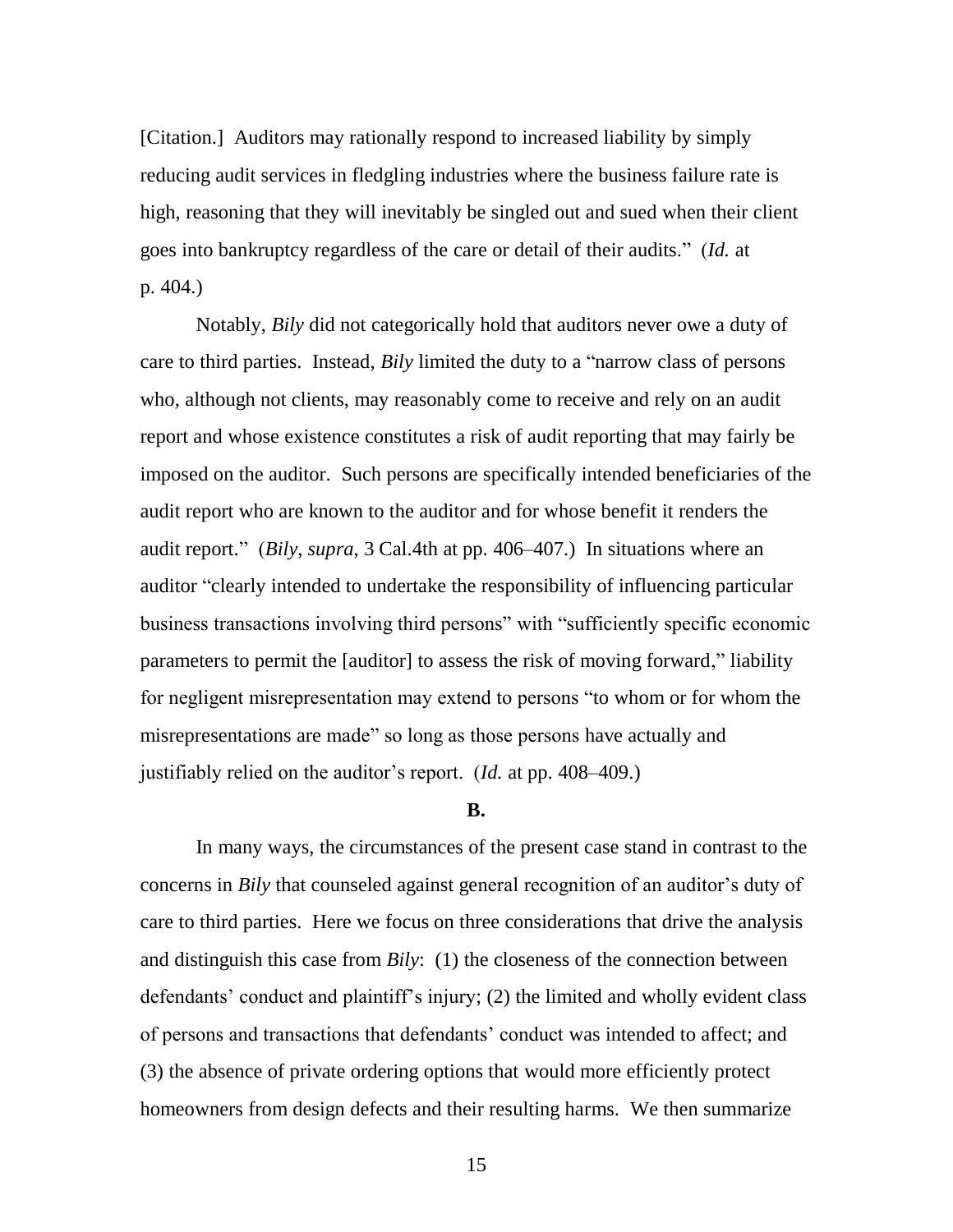this analysis in terms of the *Biakanja* factors, and we distinguish *Weseloh*, *supra*, 125 Cal.App.4th 152, the principal case on which defendants rely. As explained below, we hold that an architect owes a duty of care to future homeowners where the architect is a *principal architect* on the project — that is, the architect, in providing professional design services, is not subordinate to any other design professional — even if the architect does not actually build the project or exercise ultimate control over construction decisions.

### **1.**

First, unlike the secondary role played by the auditor in the financial reporting process, defendants' primary role in the design of the Project bears a ― ‗close connection' ‖ to the injury alleged by plaintiff. (*Bily*, *supra*, 3 Cal.4th at p. 401.) According to the complaint, defendants were the only architects on the Project. In that capacity, defendants "reviewed and approved the course of action where the specifications for the exterior windows . . . were changed to a design that inadequately prevented heat gain, which causes a seriously defective and nonfunctional condition that is also unhealthy." Defendants also "recommended that the number of Z ducts [ventilation ducts] be reduced by a significant quantity, which is a major factor in the nonfunctional, unhealthy condition [of] the interior of the units." The complaint alleges that these professional judgments were negligent and rendered the residential units unsafe and uninhabitable during certain periods of the year. Compared to "the connection between the auditor's conduct and the third party's injury (which will often be attenuated by unrelated business factors that underlie investment and credit decisions)" (*Bily*, at p. 402), the connection between defendants' unique role as the design professionals on the Project and plaintiff's damages resulting from negligent design is far more direct and immediate.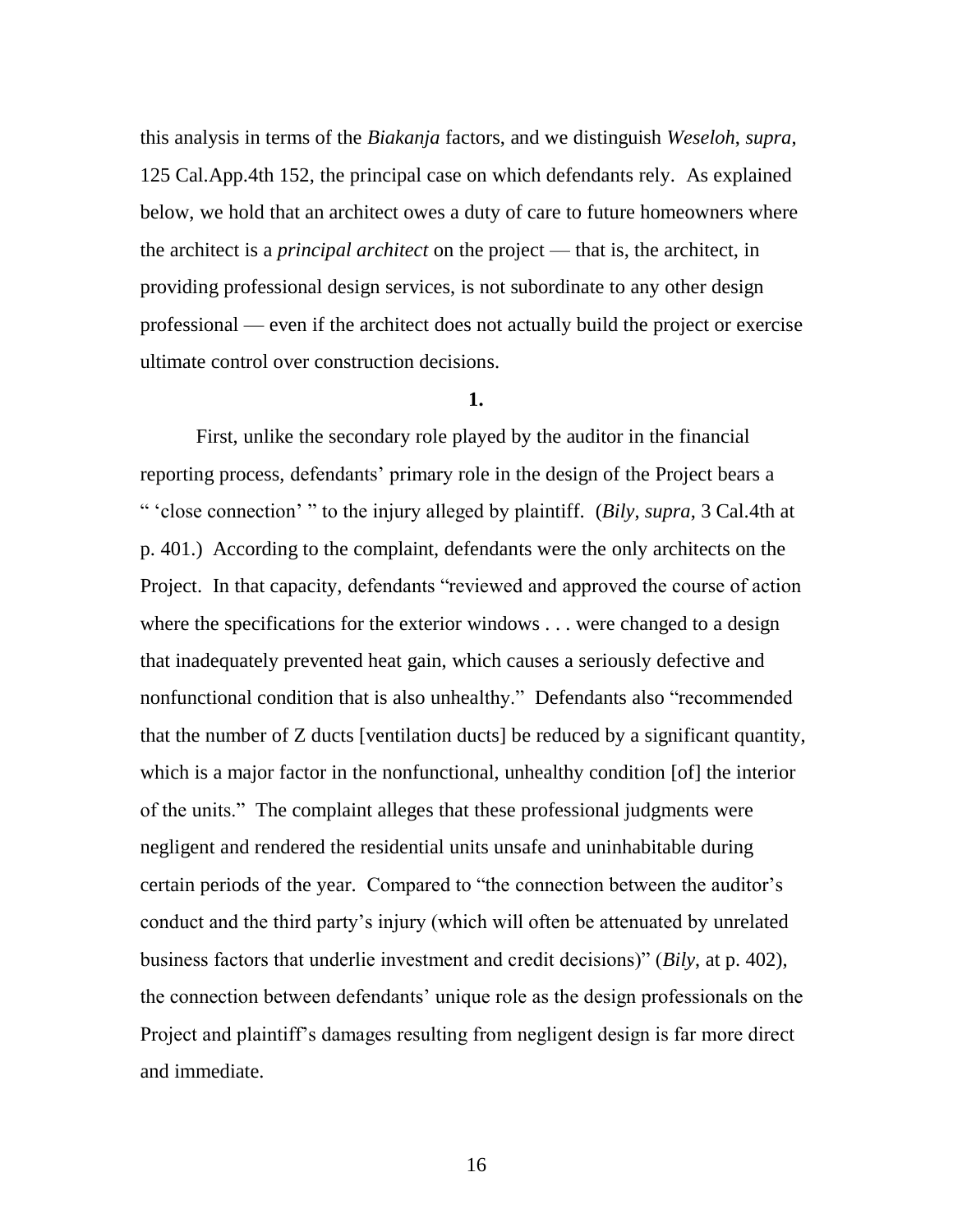The trial court assigned dispositive significance to the fact that defendants did not go "beyond the typical role of an architect, which is to make recommendations to the owner," and that "the final decision rested with the owner." Similarly, defendants contend that "they had no role in the actual construction. Instead, the developer, contractors, and subcontractors retained primary control over the construction process, as well as final say on how the plans were implemented."

However, even if an architect does not actually build the project or make final decisions on construction, a property owner typically employs an architect in order to rely on the architect's specialized training, technical expertise, and professional judgment. The Business and Professions Code defines "[t]he practice of architecture" as "offering or performing, or being in responsible control of, professional services which require the skills of an architect in the planning of sites, and the design, in whole or in part, of buildings, or groups of buildings and structures.‖ (Bus. & Prof. Code, § 5500.1, subd. (a); see *id.*, § 5500.1, subd. (b) [providing a nonexhaustive list of "[a]rchitects' professional services"].) The profession is licensed and regulated by the California Architects Board (*id.*, §§ 5510, 5510.1, 5510.15, 5526), and the unlicensed or unauthorized practice of architecture is punishable as a misdemeanor (*id.*, §§ 5536, 5536.1). In order to practice architecture, an applicant must pass two specialized exams, must demonstrate eight years of training and educational experience in architectural work, and must complete an internship program. (*Id.*, §§ 5550, 5551, 5552, subd. (a); Cal. Code Regs., tit. 16, §§ 116–117.)

In this case, defendants were the principal architects on the Project. Among all the entities involved in the Project, defendants uniquely possessed architectural expertise. There is no suggestion that the owner or anyone else had special competence or exercised professional judgment on architectural issues such as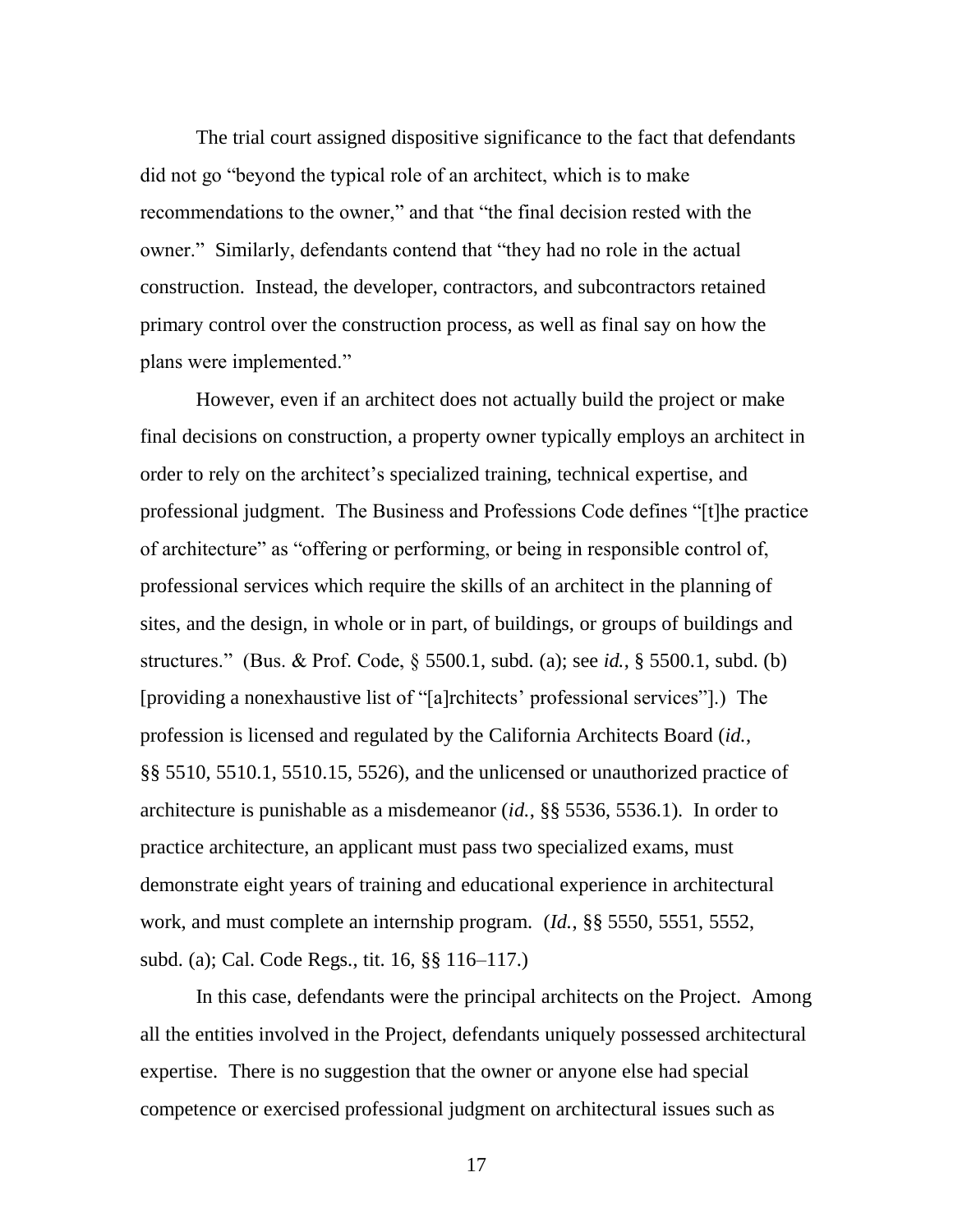adequate ventilation or code-compliant windows. Just as a lawyer cannot escape negligence liability to clearly intended third party beneficiaries on the ground that the client has the ultimate authority to follow or reject the lawyer's advice (see, e.g., *Heyer v. Flaig* (1969) 70 Cal.2d 223, 226; *Lucas v. Hamm* (1961) 56 Cal.2d 583, 588), so too an architect cannot escape such liability on the ground that the client makes the final decisions. An architect providing professional design services to a developer does not operate in a "client-controlled environment" comparable to the relationship between an auditor and its client. (*Bily*, *supra*, 3 Cal.4th at p. 399.) Whereas an auditor's "client, of course, has interests in the audit that may not be consonant with those of the public" *(ibid.)*, it would be patently inconsistent with public policy to hold that an architect's failure to exercise due care in designing a building can be justified by client interests at odds with the interest of prospective homeowners in safety and habitability.

Were there any doubt as to defendants' principal role in the design of the Project, it is dispelled by additional facts alleged here. According to the complaint, defendants not only provided design services at the outset of the Project but also brought their expertise to bear on the implementation of their plans and specifications by doing weekly inspections at the construction site, monitoring contractor compliance with design plans, altering design requirements as issues arose, and advising the owner of any nonconforming work that should be rejected — all for a fee of more than \$5 million. In other words, defendants applied their specialized skill and professional judgment throughout the construction process to ensure that it would proceed according to approved designs. The work defendants performed does not resemble "a broadly phrased professional opinion based on a necessarily confined examination" of clientprovided information (*Bily*, *supra*, 3 Cal.4th at p. 403), nor did defendants act merely as "suppliers of information and evaluations for the use and benefit of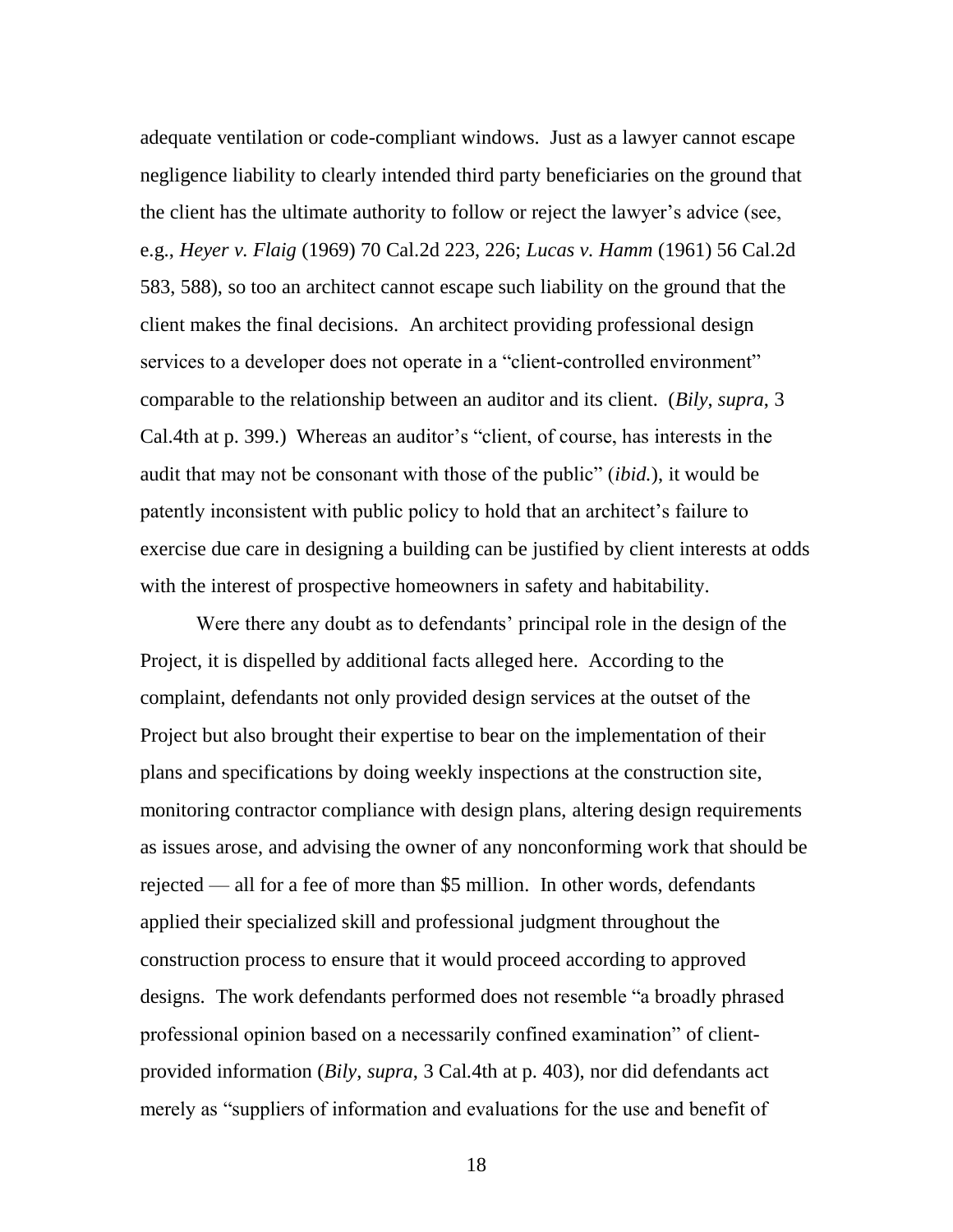others‖ (*id.* at p. 410). Instead, defendants played a lead role not only in designing the Project but also in implementing the Project design.

Nor do we find persuasive defendants' claim that the connection between their conduct and plaintiff's injury is "attenuated because  $\ldots$  when the developer sold the units two years after construction, it was aware of, and concealed, the alleged defects." This specific allegation, if true, may inform whether defendants' conduct was the proximate cause of plaintiff's injury. (See, e.g., *Gonzalez v. Derrington* (1961) 56 Cal.2d 130, 134 ["independent, intervening cause" may preclude finding of proximate cause]; 6 Witkin, Summary of Cal. Law, Torts (10th ed. 2005) § 1214, pp. 590–591.) It also may give rise to a claim of equitable indemnity by defendants against the developer. (See *Evangelatos v. Superior Court* (1988) 44 Cal.3d 1188, 1197–1198; *Greystone*, *supra*, 168 Cal.App.4th at p. 1208.) There is no reason to think in this case or in general that the developer and other major players have "left the scene" via bankruptcy, as is often the case with auditor liability suits. (*Bily*, *supra*, 3 Cal.4th at p. 400.) But because the developer's alleged misdeeds are themselves derivative of defendants' allegedly negligent conduct, they do not diminish the closeness of the connection between defendants' conduct and plaintiff's injury for purposes of determining the existence of a duty of care.

**2.**

Second, recognizing that an architect who is a principal provider of professional design services on a residential building project owes a duty of care to future homeowners does not raise the prospect of " 'liability in an indeterminate amount for an indeterminate time to an indeterminate class.' " (*Bily*, *supra*, 3 Cal.4th at p. 385, quoting *Ultramares Corp. v. Touche* (N.Y. 1931) 174 N.E. 441, 444.) As the complaint here alleges, defendants engaged in work on the Project with the knowledge that the finished construction would be sold as condominiums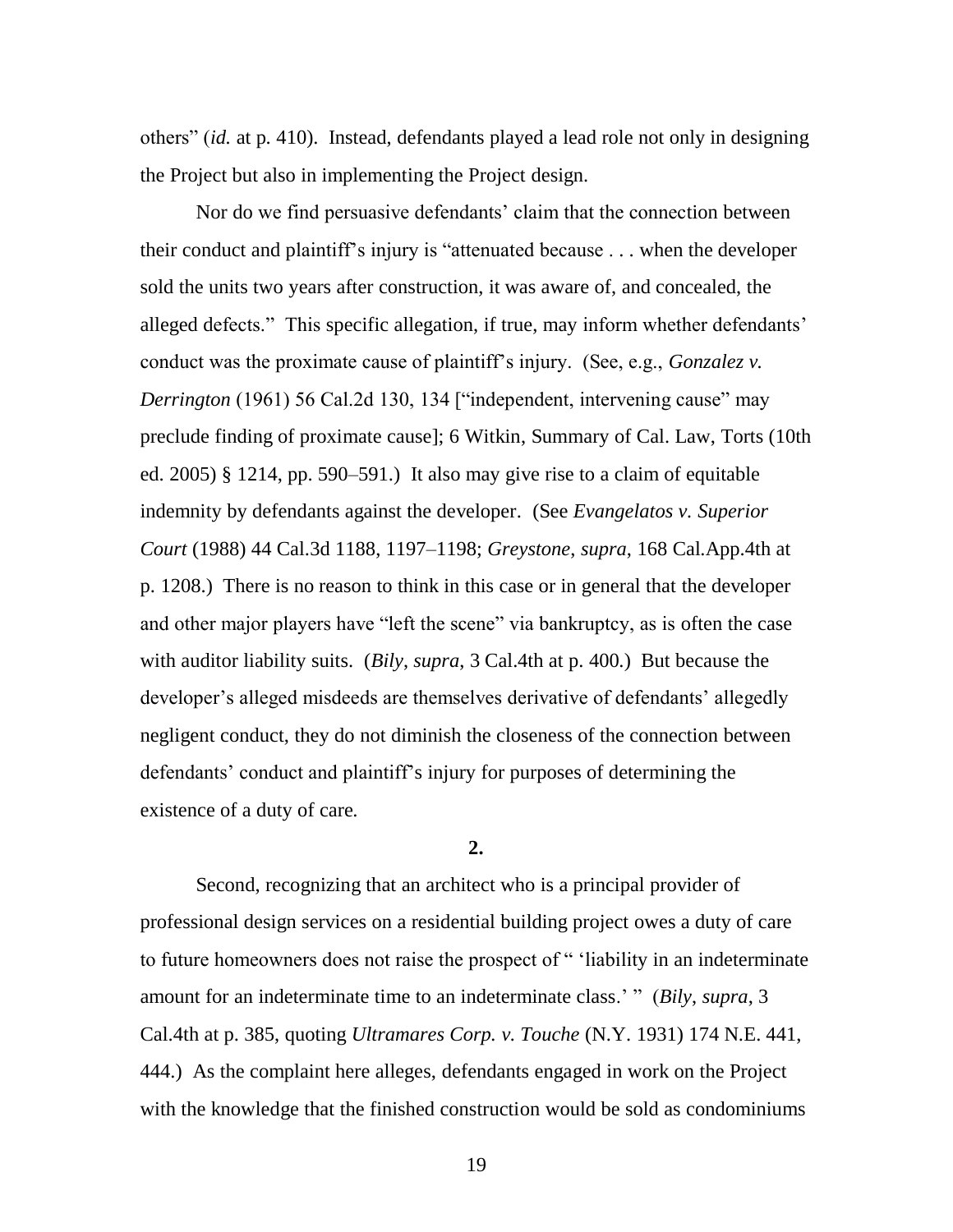and used as residences. There was no uncertainty, as there was in *Bily*, as to "the existence, let alone the nature or scope, of the third party transaction that resulted in the claim.‖ (*Bily*, *supra*, 3 Cal.4th at p. 400.) Defendants' work on the Project "was intended to affect the plaintiff," and "the 'end and aim' of the transaction was to provide" safe and habitable residences for future homeowners, a specific, foreseeable, and well-defined class. (*Biakanja*, *supra*, 49 Cal.2d at p. 650.) There is no "spectre of vast numbers of suits and limitless financial exposure" in this case. (*Bily*, at p. 400.) Instead, defendants "clearly intended to undertake the responsibility of influencing particular business transactions [i.e., condominium purchases] involving third persons [i.e., prospective homeowners]" *(id.* at p. 408) and could therefore "ascertain the potential scope of its liability and make rational decisions regarding the undertaking" *(id.* at p. 409). Further, as noted, defendants can limit their liability in proportion to fault through an action for equitable indemnification.

Defendants point to a provision in the contract with the developer that expressly disclaims the existence of any "third-party beneficiary of the obligations" contained in the Agreement." But we have never held that third party beneficiary status is a prerequisite to alleging negligence. In *Bily*, we noted only that third party beneficiaries "may under appropriate circumstances possess the rights of parties to the contract" (*Bily*, *supra*, 3 Cal.4th at p. 406, fn. 16), not that the lack of such status precludes liability in tort. If anything, the contract provision on which defendants rely "only serves to emphasize the fact that [defendants] were more than well aware that future homeowners would necessarily be affected by the work that they performed," as the Court of Appeal observed.

## **3.**

Third, the prospect of private ordering as an alternative to negligence liability is far less compelling here than in *Bily*. Whereas "[i]nvestors, creditors,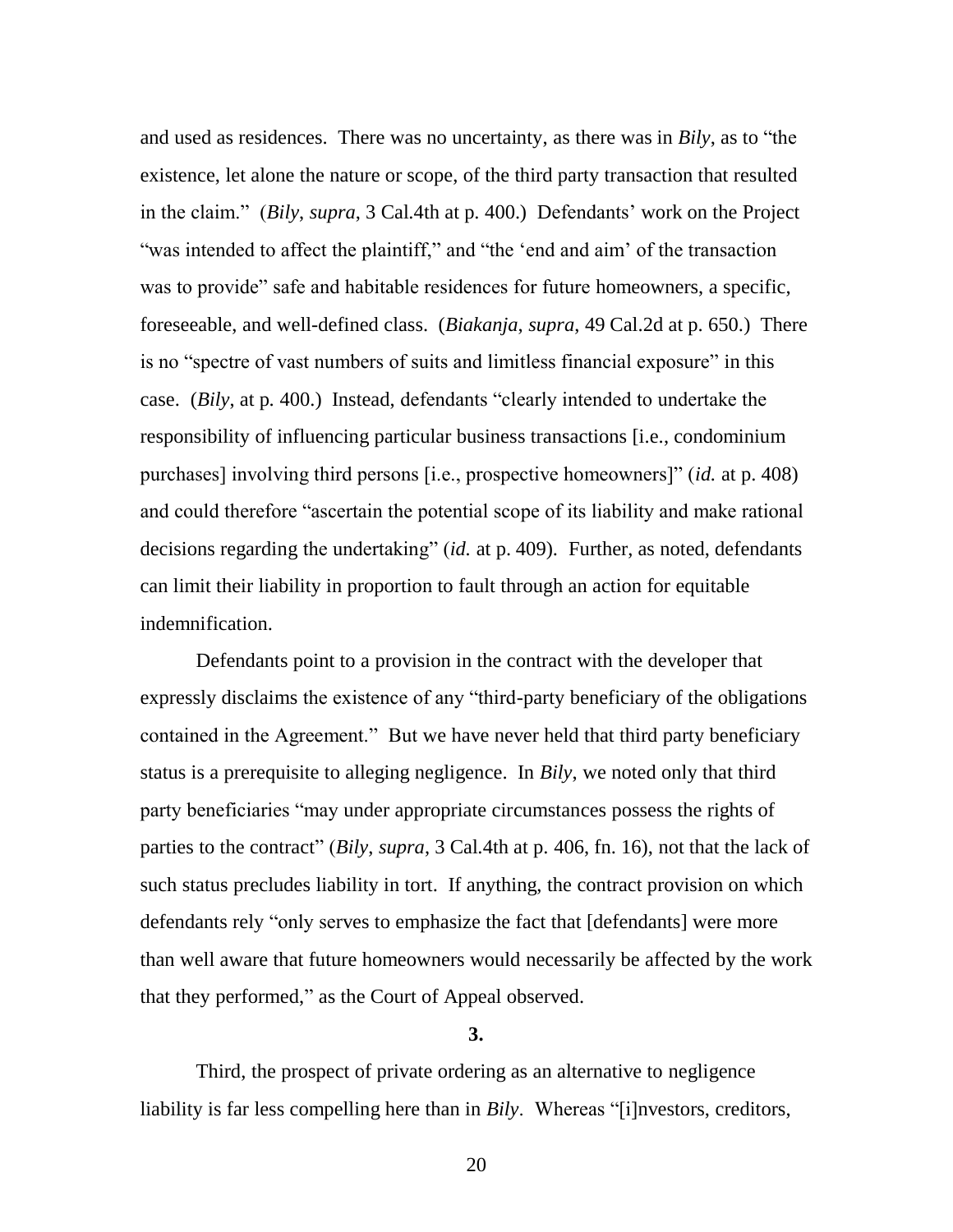and others who read and rely on audit reports and financial statements are not the equivalent of ordinary consumers" because "they often possess considerable sophistication in analyzing financial information and are aware from training and experience of the limits of an audit report 'product,' " the average homebuyer is more akin to "the 'presumptively powerless consumer' in product liability cases." (*Bily*, *supra*, 3 Cal.4th at p. 403.) The typical homebuyer " 'clearly relies on the skill of the developer and on its implied representation that the house will be erected in reasonably workmanlike manner and will be reasonably fit for habitation. He has no architect or other professional adviser of his own, he has no real competency to inspect on his own, his actual examination is, in the nature of things, largely superficial, and his opportunity for obtaining meaningful protective changes in the conveyancing documents prepared by the builder vendor is negligible.' " (*Kriegler v. Eichler Homes, Inc.* (1969) 269 Cal.App.2d 224, 228 (*Kriegler*).) As Chief Justice Traynor said for the court in *Connor v. Great Western Savings & Loan Assn.* (1968) 69 Cal.2d 850, "the usual buyer of a home is ill-equipped with experience or financial means to discern . . . structural defects. [Citation.] Moreover a home is not only a major investment for the usual buyer but also the only shelter he has. Hence it becomes doubly important to protect him against structural defects that could prove beyond his capacity to remedy." (*Id.* at p. 867.)

Defendants contend that plaintiff has options for redress within the bounds of privity: Plaintiff may seek an assignment of the developer's rights against defendants, or plaintiff may pursue its design defect claims against the developer, and the developer may in turn seek redress from defendants. But it is questionable whether this more attenuated form of liability will consistently provide adequate redress. More importantly, the chief interest of prospective homeowners is to avoid purchasing a defective home, not only to have adequate redress after the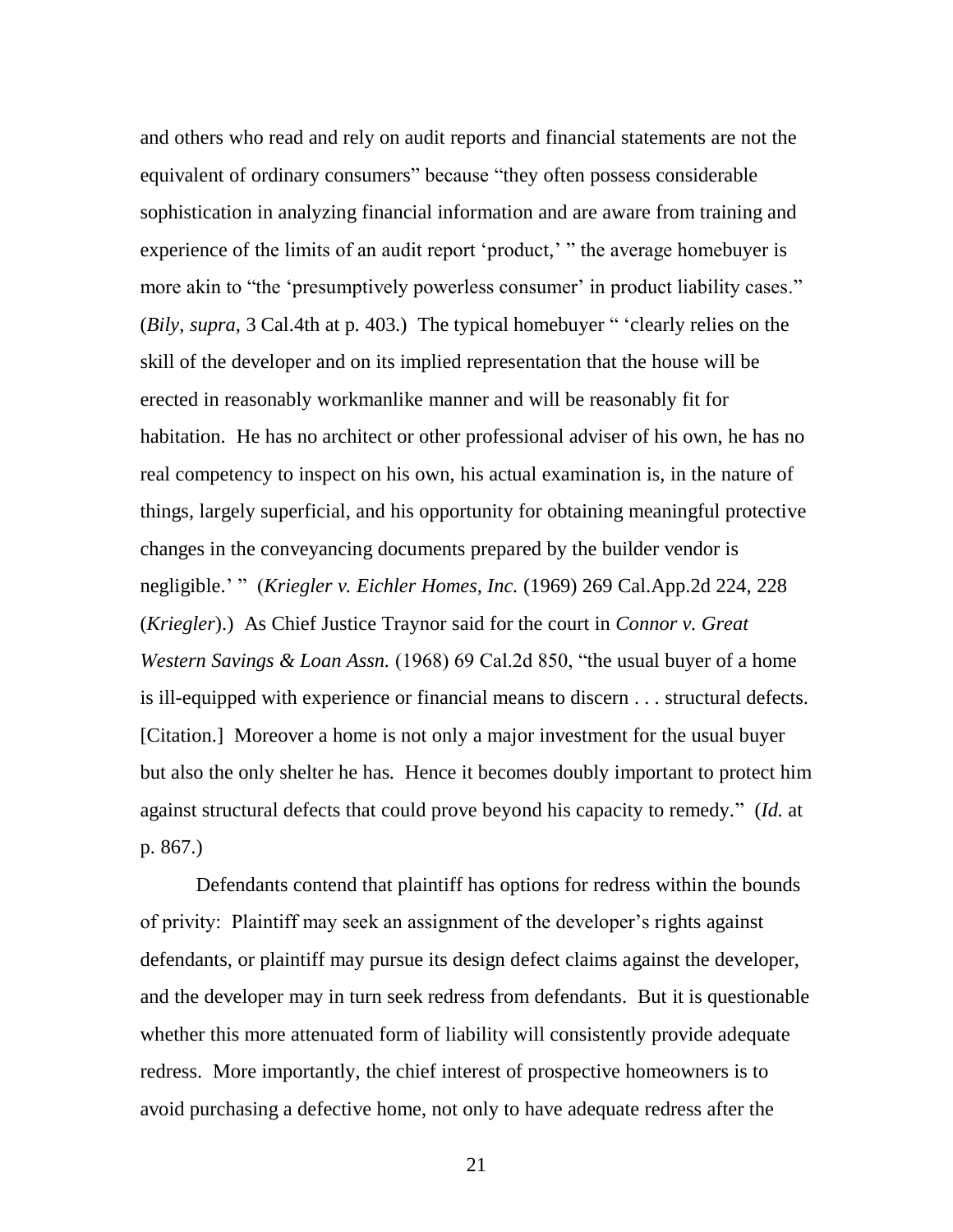fact. The long-established common law rule holding architects as independent professionals directly accountable to third party homeowners is most likely to vindicate that interest.

Moreover, as we recognized in *Bily*, the sophisticated consumer of audit reports "might expend its own resources to verify the client's financial statements or selected portions of them that were particularly material to its transaction with the client. Or it might commission its own audit or investigation, thus establishing privity between itself and an auditor or investigator to whom it could look for protection." (*Bily*, *supra*, 3 Cal.4th at p. 403.) But it is unrealistic to expect homebuyers to take comparable measures. A liability rule that places the onus on homebuyers to employ their own architects to fully investigate the structure and design of each home they might be interested in purchasing does not seem more efficient than a rule that makes the architects who designed the homes directly responsible to homebuyers for exercising due care in the first place. This seems especially true in "today's society" given the "mass production and sale of homes" (*Kriegler, supra,* 269 Cal.App.2d at p. 227), such as the 595-unit condominium project in this case.

### **4.**

For the reasons above, we conclude that the allegations in the complaint are sufficient, if proven, to establish that defendants owed a duty of care to the homeowners who constitute the Association. Our conclusion, which coheres with a substantial body of case law (*ante*, at pp. 5–10), may be summarized in terms of the *Biakanja* factors: (1) Defendants' work was intended to benefit the homeowners living in the residential units that defendants designed and helped to construct. (2) It was foreseeable that these homeowners would be among the limited class of persons harmed by the negligently designed units. (3) Plaintiff's members have suffered injury; the design defects have made their homes unsafe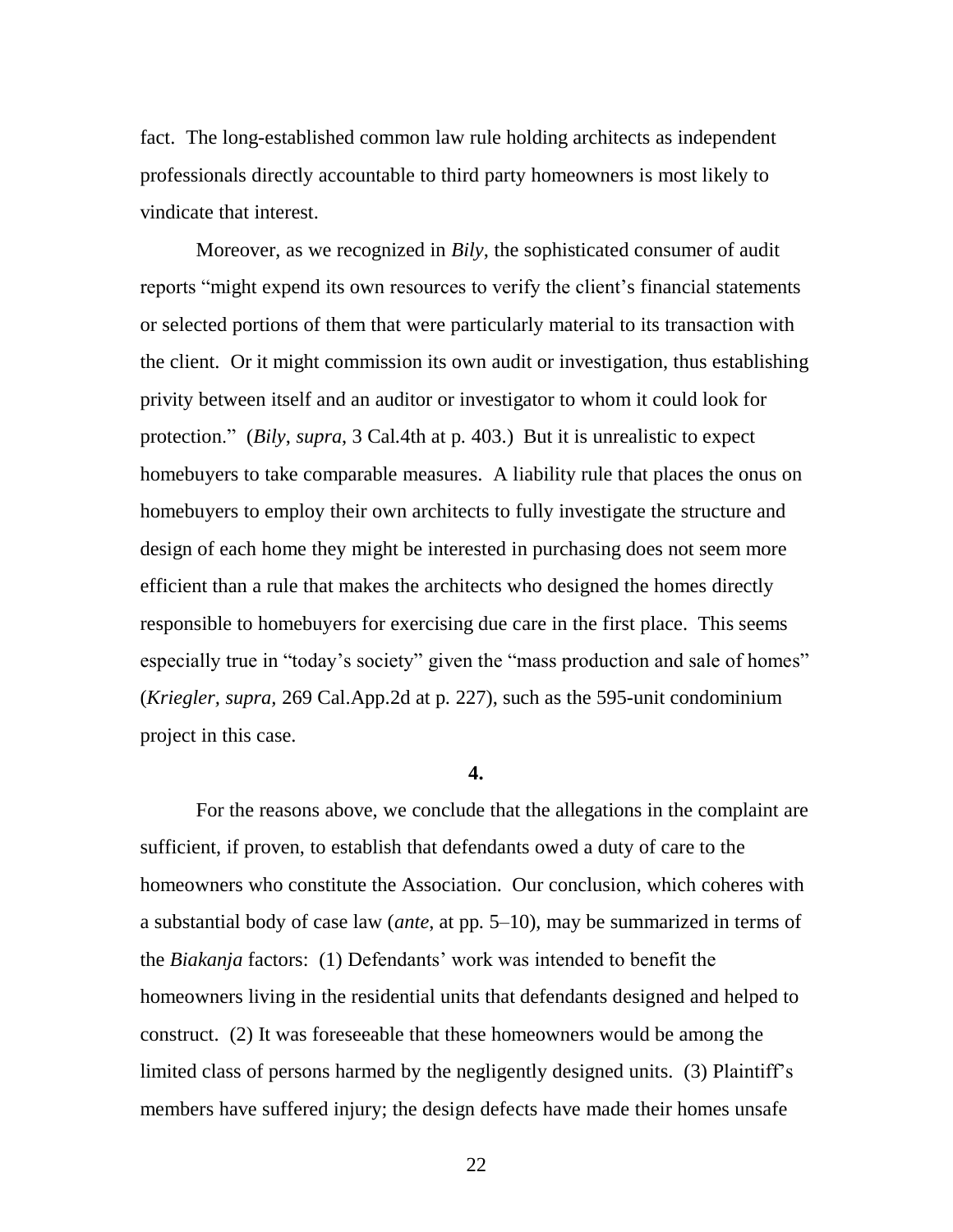and uninhabitable during certain periods. (4) In light of the nature and extent of defendants' role as the sole architects on the Project, there is a close connection between defendants' conduct and the injury suffered. (5) Because of defendants' unique and well-compensated role in the Project as well as their awareness that future homeowners would rely on their specialized expertise in designing safe and habitable homes, significant moral blame attaches to defendants' conduct. (6) The policy of preventing future harm to homeowners reliant on architects' specialized skills supports recognition of a duty of care. Options for private ordering are often unrealistic for typical homeowners, and no reason appears to favor homeowners as opposed to architects as efficient distributors of loss resulting from negligent design.

Defendants contend that the balance of *Biakanja* factors is no different in this case than in *Weseloh*, *supra*, 125 Cal.App.4th 152, where the court found no duty of care owed by a design engineer to the third party owner of commercial property. But the defendants in *Weseloh* played a materially different role in the construction project than defendants did here.

In *Weseloh*, a property owner (Weseloh) contracted with a general contractor (Wessel) to build an automobile dealership on the property. A subcontractor, Sierra Pacific Earth Retention Corporation (Sierra), built the retaining walls for the project. Sierra, in turn, enlisted Charles Randle, an employee of Owen Engineering Company (Owen), to design two retaining walls for a fee of \$1,500 or \$2,200. Neither Randle nor Owen had a contractual relationship with Weseloh, and neither supervised the construction of the retaining walls. At Sierra's request, Randle and Owen inspected the retaining walls after construction. When a portion of the retaining walls failed, resulting in \$6 million of property damage, Weseloh sued Wessel, Sierra, and Randle and Owen. Weseloh entered into a settlement agreement with Wessel and Sierra, but the suits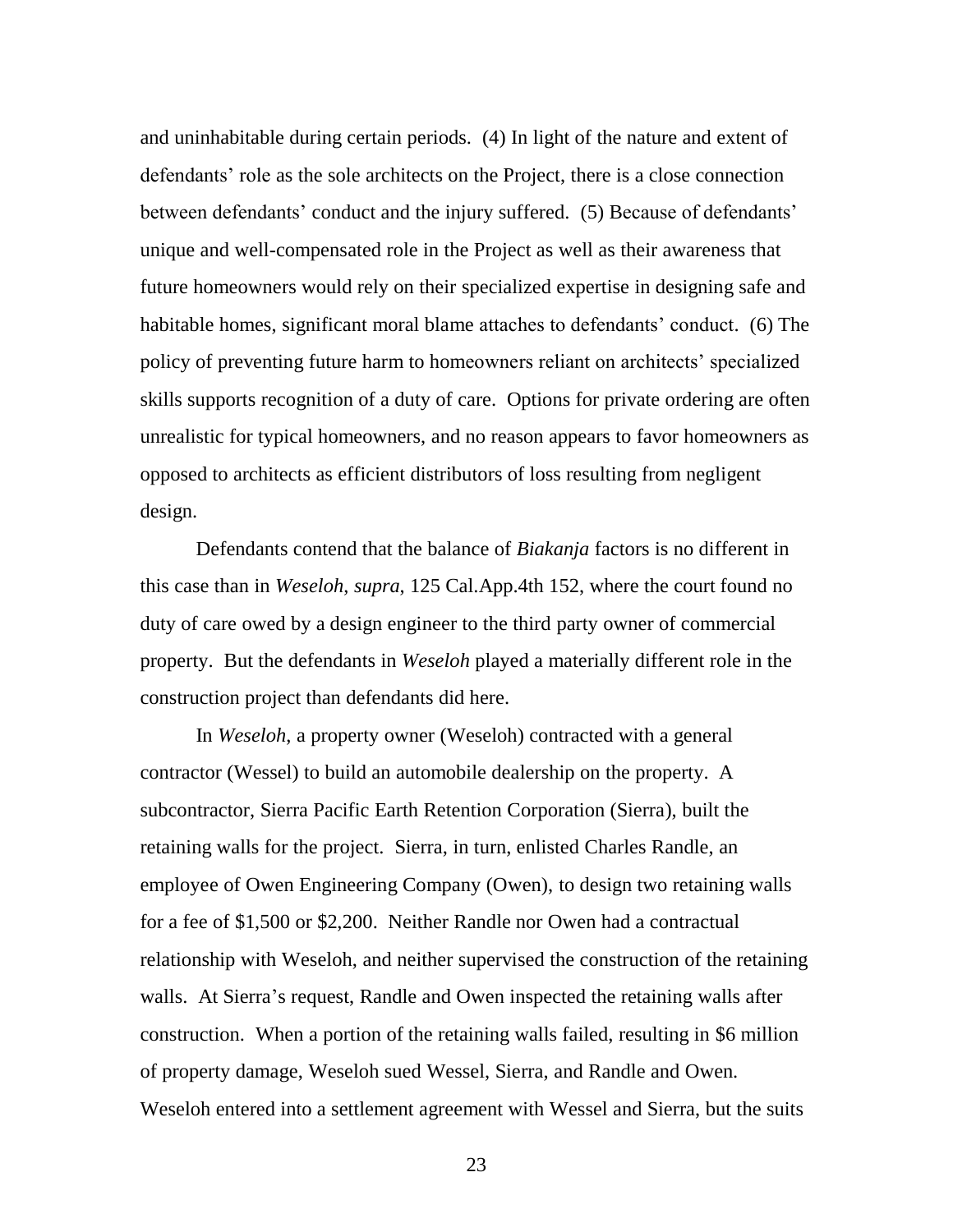against Randle and Owen went forward. On summary judgment, the trial court concluded that Randle and Owen owed no duty to Weseloh, and the Court of Appeal affirmed. (See *Weseloh*, *supra*, 125 Cal.App.4th at pp. 158–162.)

As suggested by the size of their fee, the defendants in *Weseloh* had a limited role in the construction project. The "undisputed evidence" showed that "neither Randle nor Owen had a 'role in the construction' of the retaining walls." (*Weseloh, supra, 125 Cal.App.4th at p. 164.*) In addition, although "Randle was aware the property was owned by Weseloh," the Court of Appeal found it significant that Randle and Owen provided their services to Sierra, another engineering firm. As the court observed, "the earth retention calculations prepared for Wessel . . . identified the preparer as [Sierra], not Randle or Owen. This evidence bolsters the position that Randle and Owen's role in the project was to primarily benefit Sierra as the preparer of the calculations. To the extent Randle and Owen's participation in the project would also benefit Wessel and the Weseloh plaintiffs, it was only through Sierra." *(Id.* at p. 167; see *id.* at p. 171, fn. 5 [noting that Sierra paid \$1.2 million of the alleged \$6 million liability under the settlement agreement].)

The circumstances in this case are plainly different. Unlike Randle and Owen, whose work informed their client's own exercise of technical expertise in preparing earth retention calculations, defendants here were the sole entities providing architectural services to the Project. They did not provide their specialized services to a client or other entity that in turn applied its own architectural expertise to the plans and specifications supplied by defendants. Moreover, defendants not only applied their expertise to designing the Project but further applied their expertise to ensure that construction would conform to approved designs. *Weseloh*, which expressly limited its holding to its facts (*Weseloh*, *supra*, 125 Cal.App.4th at p. 173), does not stand for the broad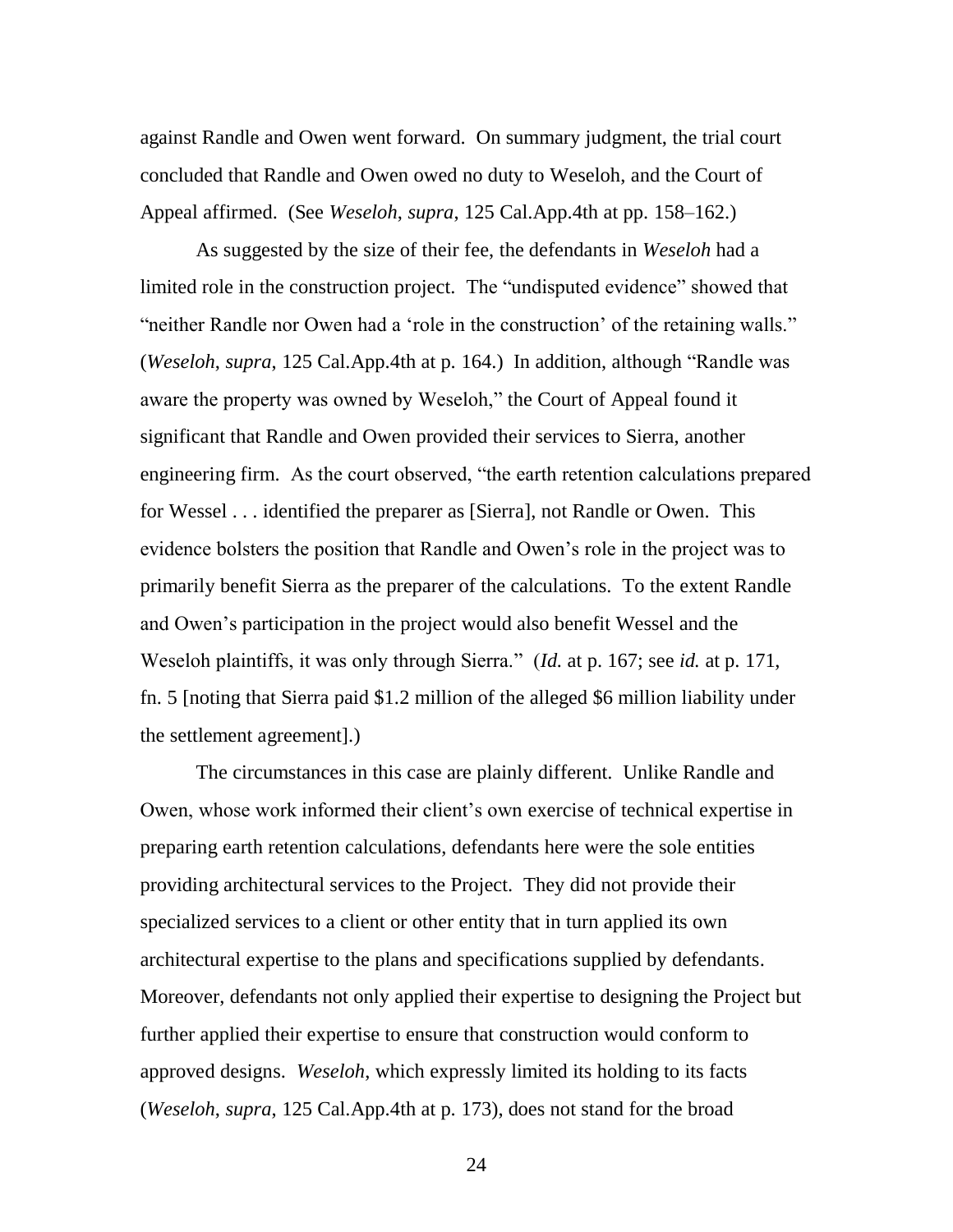proposition that a design professional cannot be liable in negligence to third parties so long as it renders "professional advice and opinion" (*id.* at p. 169) without having ultimate decisionmaking authority. Instead, *Weseloh* merely suggests that an architect's role in a project can be so minor and so subordinate to the role or judgment of other design professionals as to foreclose the architect's liability in negligence to third parties.

Moreover, the *Weseloh* court, reviewing the case at the summary judgment stage, concluded that the plaintiffs had "failed to produce evidence showing how and the extent to which their damages were caused by the asserted design defects." (*Weseloh*, *supra*, 125 Cal.App.4th at p. 168.) The court also noted the absence of evidence that "Sierra actually used Randle and Owen's design without alteration in constructing the retaining walls." *(Ibid.)* These observations regarding lack of causation not only informed *Weseloh*'s duty analysis (see *id.* at pp. 168–169) but also provided an independent basis for granting summary judgment in the defendants' favor. In the present case, which is before us on demurrer, no similar causation problem confronts us. According to the complaint, defendants approved the use of defective windows and designed a defective ventilation system, all of which created conditions that made the homes uninhabitable for portions of the year. The complaint sufficiently alleges the causal link between defendants' negligence and plaintiff's injury that was lacking in *Weseloh*.

### **IV.**

For the reasons above, we conclude that the trial court erred in sustaining defendants' demurrer on the ground that they owed no duty of care to the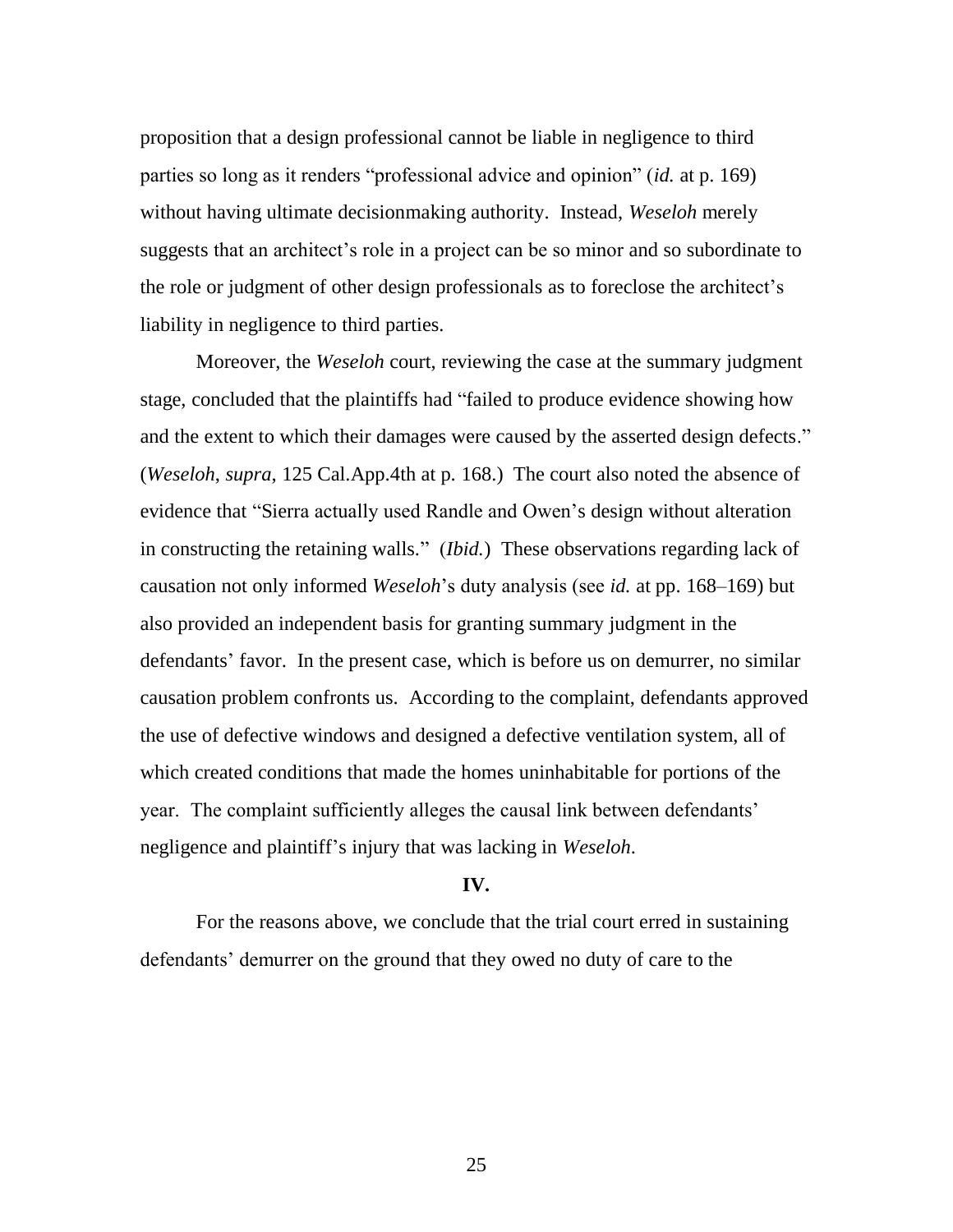Association's members. Because the Court of Appeal correctly reversed the trial court's judgment, we affirm the Court of Appeal's judgment.

LIU, J.

WE CONCUR: CANTIL-SAKAUYE, C. J. BAXTER, J. WERDEGAR, J. CHIN, J. CORRIGAN, J. RICHMAN, J.**\***

 $\overline{a}$ 

**<sup>\*</sup>** Associate Justice, Court of Appeal, First Appellate District, Division Two, assigned by the Chief Justice pursuant to article VI, section 6 of the California Constitution.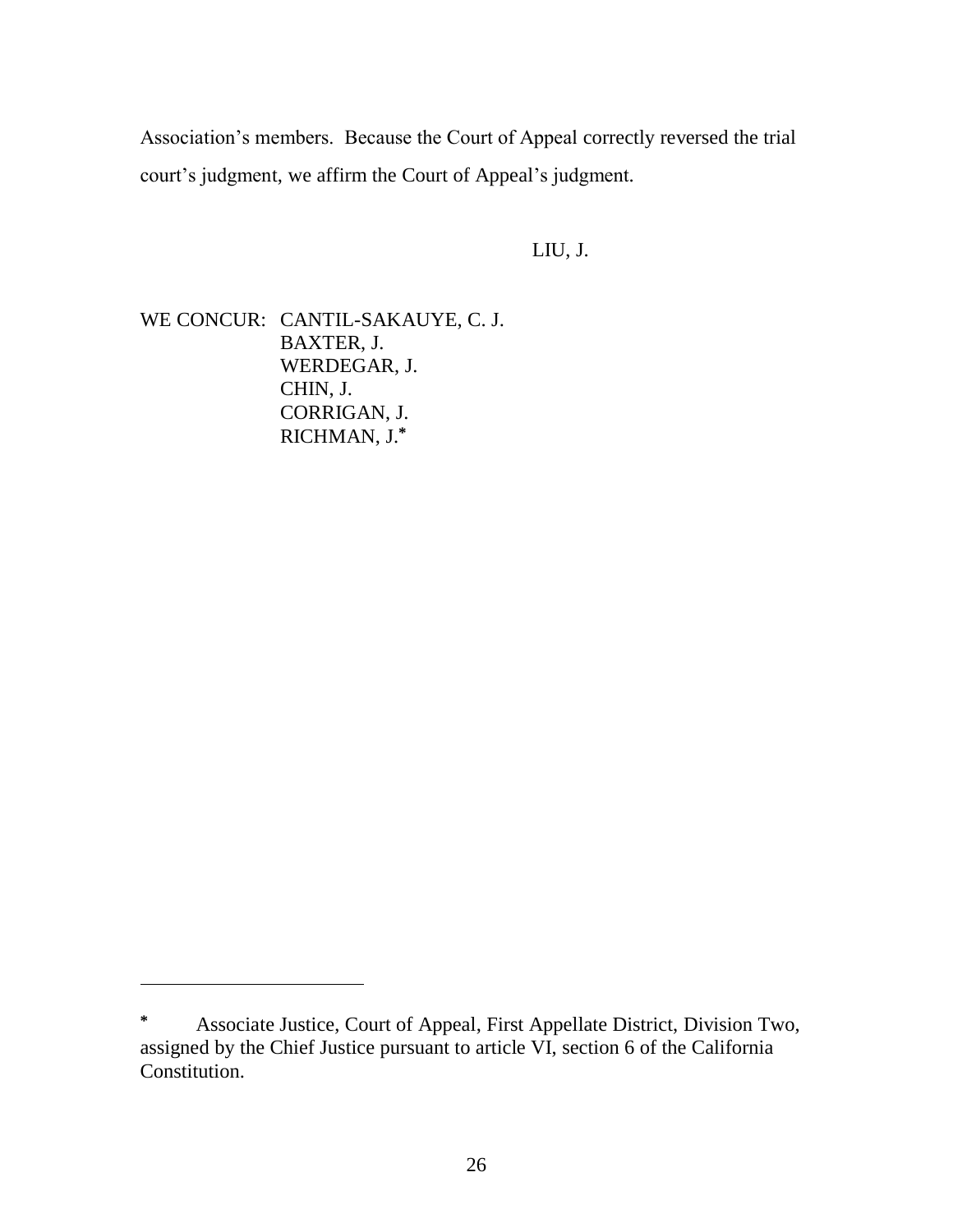*See next page for addresses and telephone numbers for counsel who argued in Supreme Court.*

**Name of Opinion** Beacon Residential Community Association v. Skidmore, Owings & Merrill LLP **\_\_\_\_\_\_\_\_\_\_\_\_\_\_\_\_\_\_\_\_\_\_\_\_\_\_\_\_\_\_\_\_\_\_\_\_\_\_\_\_\_\_\_\_\_\_\_\_\_\_\_\_\_\_\_\_\_\_\_\_\_\_\_\_\_\_\_\_\_\_\_\_\_\_\_\_\_\_\_\_\_\_**

**\_\_\_\_\_\_\_\_\_\_\_\_\_\_\_\_\_\_\_\_\_\_\_\_\_\_\_\_\_\_\_\_\_\_\_\_\_\_\_\_\_\_\_\_\_\_\_\_\_\_\_\_\_\_\_\_\_\_\_\_\_\_\_\_\_\_\_\_\_\_\_\_\_\_\_\_\_\_\_\_\_\_**

**\_\_\_\_\_\_\_\_\_\_\_\_\_\_\_\_\_\_\_\_\_\_\_\_\_\_\_\_\_\_\_\_\_\_\_\_\_\_\_\_\_\_\_\_\_\_\_\_\_\_\_\_\_\_\_\_\_\_\_\_\_\_\_\_\_\_\_\_\_\_\_\_\_\_\_\_\_\_\_\_\_\_**

**\_\_\_\_\_\_\_\_\_\_\_\_\_\_\_\_\_\_\_\_\_\_\_\_\_\_\_\_\_\_\_\_\_\_\_\_\_\_\_\_\_\_\_\_\_\_\_\_\_\_\_\_\_\_\_\_\_\_\_\_\_\_\_\_\_\_\_\_\_\_\_\_\_\_\_\_\_\_\_\_\_\_**

**Unpublished Opinion Original Appeal Original Proceeding Review Granted** XXX 211 Cal.App.4th 1301 **Rehearing Granted**

**Opinion No.** S208173 **Date Filed:** July 3, 2014

**Court:** Superior **County:** San Francisco **Judge:** Richard A. Kramer

#### **Counsel:**

Law Offices of Ann Rankin, Ann Rankin, Terry L. Wilkens; Katzoff & Riggs, Kenneth S. Katzoff, Robert R. Riggs, Sung E. Shim and Stephen G. Preonas for Plaintiff and Appellant.

Berding & Weil and Matt J. Malone for Consumer Attorneys of California and Executive Council of Homeowners as Amici Curiae on behalf of Plaintiff and Appellant.

Horvitz & Levy, Peder K. Batalden and Peter Abrahams for Defendants and Respondents Skidmore, Owings & Merrill LLP, and HKS, Inc.

Robles, Castles & Meredith and Richard C. Young for Defendant and Respondent Skidmore, Owings & Merrill LLP.

Schwartz & Janzen, Noel E. Macaulay and Steven H. Schwartz for Defendant and Respondent HKS, Inc.

Fred J. Hiestand for the Civil Justice Association of California as Amicus Curiae on behalf of Defendants and Respondents.

Shannon B. Jones Law Group, Kathleen F. Carpenter, Jessica M. Takano and Amy R. Gowan for California Building Industry Association as Amicus Curiae on behalf of Defendants and Respondents.

Collins Collins Muir + Stewart, David E. Barker and Melinda W. Ebelhar for The American Institute of Architects California Council and The American Institute of Architects as Amici Curiae on behalf of Defendants and Respondents.